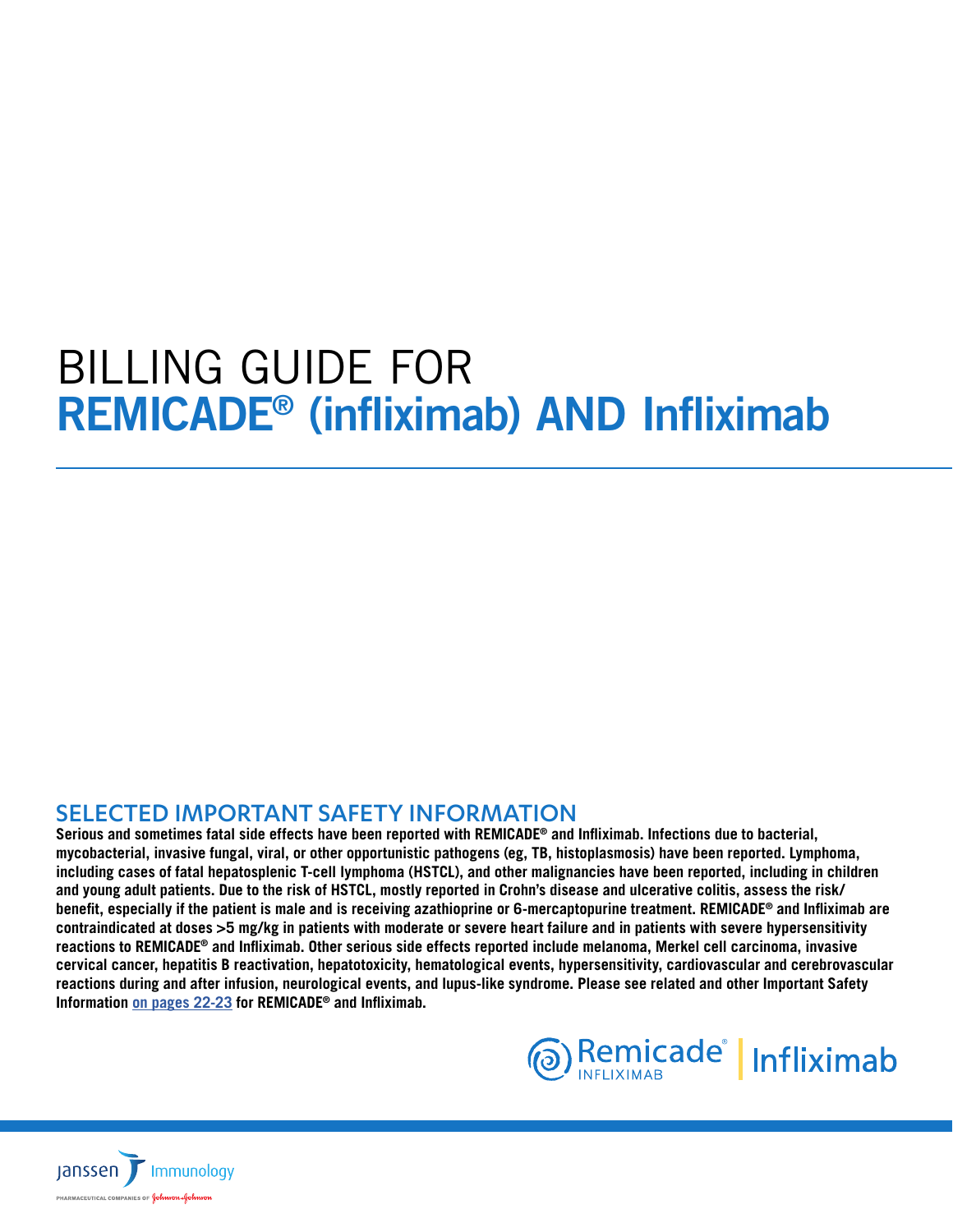Janssen Biotech, Inc. is committed to providing reimbursement information for REMICADE® and Infliximab to you. This Billing Guide has been developed to provide you with information regarding:

- Essential Coding Considerations
- Sample Claims Forms
- Important Product Information
- Reimbursement Support Resources

Information about REMICADE® and Infliximab access and reimbursement support resources is available through Janssen CarePath. Please call 877-CarePath (877-227-3728) to speak with a Janssen CarePath Care Coordinator about reimbursement-related questions or concerns.

#### **Disclaimer**

Third-party reimbursement is affected by many factors. This document and the information and assistance provided by Janssen CarePath are presented for informational purposes only. They do not constitute reimbursement or legal advice. Janssen CarePath does not promise or guarantee coverage, levels of reimbursement, or payment.

Similarly, all CPT®\* and HCPCS codes are supplied for informational purposes only and represent no statement, promise, or guarantee, expressed or implied, by Janssen or its third-party service providers that these codes will be appropriate or that reimbursement will be made. The fact that a drug, device, procedure, or service is assigned an HCPCS code and a payment rate does not imply coverage by the Medicare program, but indicates only how the product, procedure, or service may be paid if covered by the Medicare program.

Laws, regulations, and policies concerning reimbursement are complex and are updated frequently. Accordingly, the information may not be current or comprehensive. Janssen and its third-party service providers strongly recommend you consult your payer for its most current coverage, reimbursement, and coding policies. Janssen and its third-party service providers make no representations or warranties, expressed or implied, as to the accuracy of the information provided. In no event shall the third-party service providers or Janssen, or their employees or agents, be liable for any damages resulting from or relating to any information provided by, or accessed to or through, Janssen CarePath. All HCPs and other users of this information agree that they accept responsibility for the use of this program.

**[Please see Important Safety Information for REMICADE® and Infliximab](#page-21-0)  [on pages 22-23.](#page-21-0)**

\*CPT® = Current Procedural Terminology; HCP = healthcare provider; HCPCS = Healthcare Common Procedure Coding System. CPT® is a registered trademark of the American Medical Association, 2019.



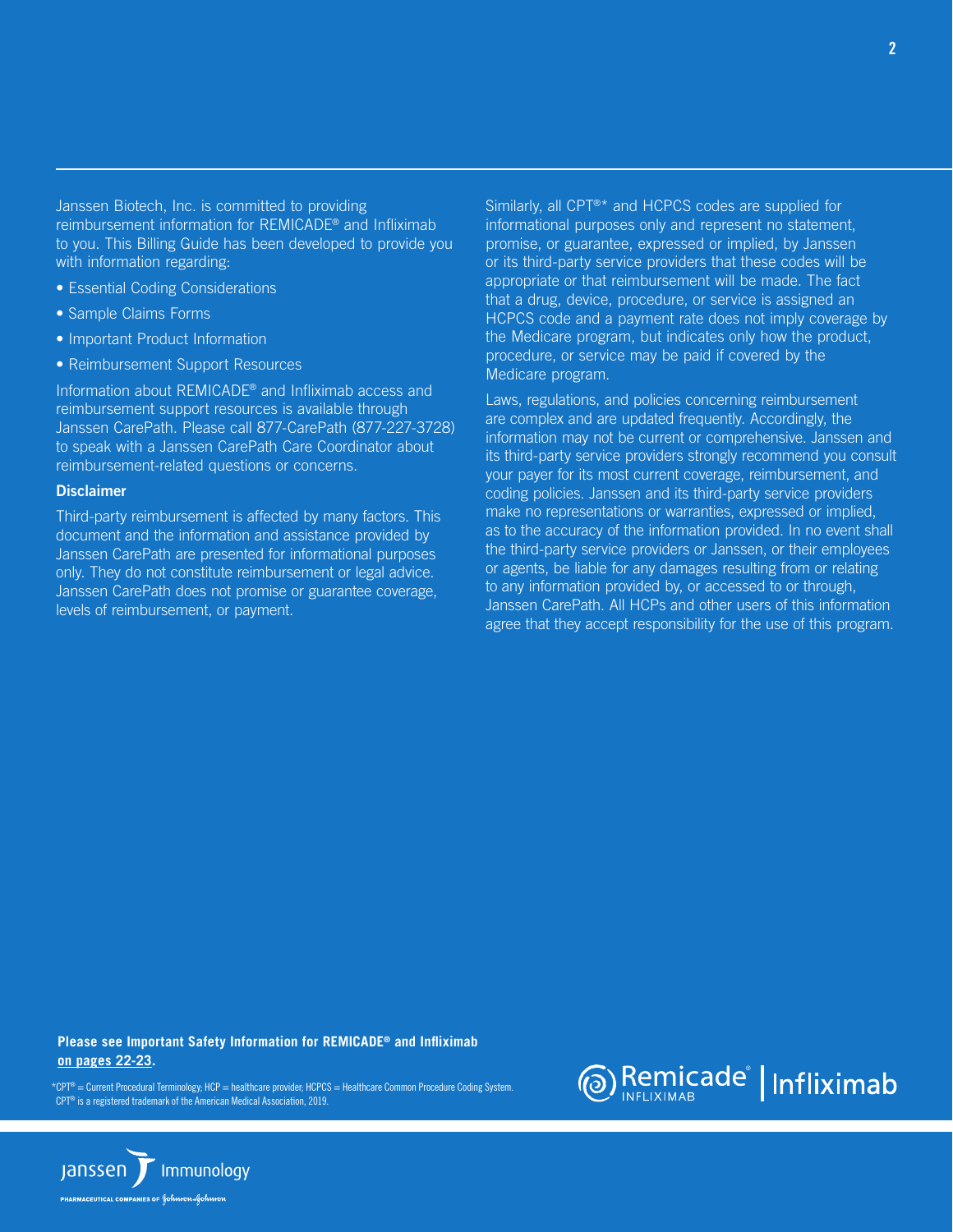## <span id="page-2-0"></span>[TABLE OF CONTENTS](#page-7-0)

| INTRODUCTION                                                                                                                                                                                                                            | $\sim$ 2 |
|-----------------------------------------------------------------------------------------------------------------------------------------------------------------------------------------------------------------------------------------|----------|
| UNDERSTANDING UNBRANDED BIOLOGICS 4                                                                                                                                                                                                     |          |
| <u>INDICATIONS 5</u>                                                                                                                                                                                                                    |          |
| DOSING AND ADMINISTRATION                                                                                                                                                                                                               | 6        |
|                                                                                                                                                                                                                                         |          |
| ICD-10-CM Diagnosis Codes 8                                                                                                                                                                                                             |          |
| National Drug Code (NDC)                                                                                                                                                                                                                |          |
|                                                                                                                                                                                                                                         |          |
| CODING FOR DRUG ADMINISTRATION <b>Example 2018</b> 11                                                                                                                                                                                   |          |
| OTHER CODING CONSIDERATIONS 12                                                                                                                                                                                                          |          |
|                                                                                                                                                                                                                                         |          |
| Revenue Codes 12                                                                                                                                                                                                                        |          |
| HCPCS and CPT® Modifiers 13                                                                                                                                                                                                             |          |
|                                                                                                                                                                                                                                         |          |
| CMS Discarded Drug Policy 24                                                                                                                                                                                                            |          |
| Drugs Supplied at No Cost to the Provider [11] [14] [15] [15] [15] [15] [14] [14] [14] [14] [14] [15] [15] [15] [14] [15] [15] [15] [15] [15] [15] [15] [16] [15] [16] [15] [16] [15] [16] [15] [16] [15] [16] [15] [16] [15]           |          |
| SAMPLE CLAIMS FORMS                                                                                                                                                                                                                     |          |
| Physician Office Claims (CMS-1500) <sub></sub> 25. 2008 2014 2022 2023 2024 2025 215 215 22 22 23 24 25 22 23 24 25 25 25 26 27 27 27 27 27 27 27 27 27 27 27 27 28 2021 2021 2021 2022 2023 215 22 22 23 24 25 27 27 27 27 27 27 27 27 |          |
|                                                                                                                                                                                                                                         |          |
| COVERAGE CONSIDERATIONS                                                                                                                                                                                                                 | 20       |
| <b>JANSSEN CAREPATH</b>                                                                                                                                                                                                                 | 21 & 24  |
| IMPORTANT SAFETY INFORMATION                                                                                                                                                                                                            | 22       |
| <b>REFERENCES</b>                                                                                                                                                                                                                       | 24       |



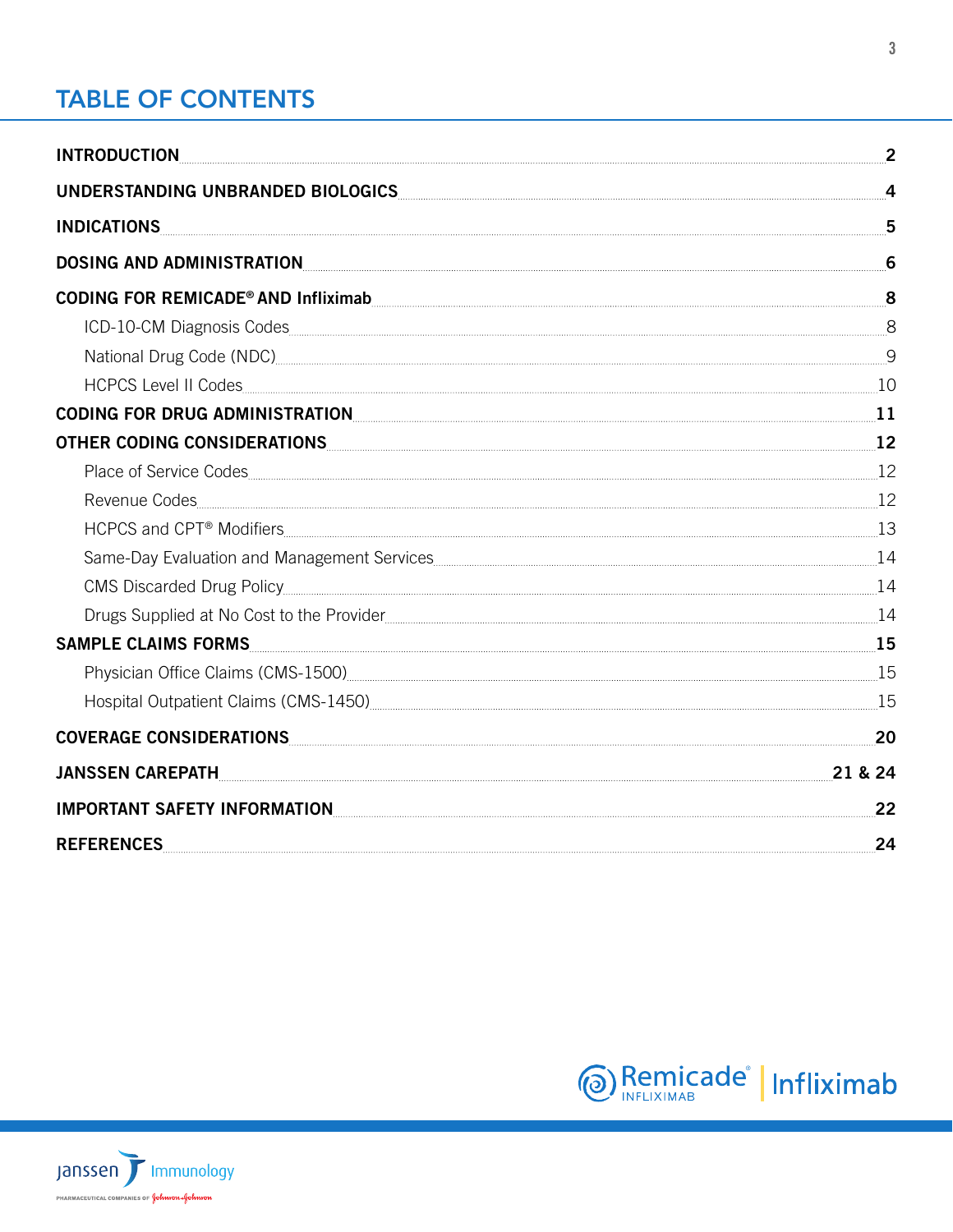# REMICADE® (infliximab) AND Infliximab

## Infliximab IS AN UNBRANDED BIOLOGIC FROM THE MAKERS OF REMICADE®

Janssen's unbranded Infliximab is REMICADE<sup>®</sup> without the brand name<sup>1-3</sup>



Produced from the same cell line and at the same manufacturing sites as REMICADE®



Approved for all the same indications as REMICADE® with the same safety and efficacy profile



Available in the same strength, same dosage form, and same route of administration as REMICADE®

Offering the same affordability and patient support programs as REMICADE®

## UNDERSTANDING UNBRANDED BIOLOGICS

An unbranded biologic is NOT a biosimilar4



## SELECTED IMPORTANT SAFETY INFORMATION

**Serious and sometimes fatal side effects have been reported with REMICADE® and Infliximab. Infections due to bacterial, mycobacterial, invasive fungal, viral, or other opportunistic pathogens (eg, TB, histoplasmosis) have been reported. Lymphoma, including cases of fatal hepatosplenic T-cell lymphoma (HSTCL), and other malignancies have been reported, including in children and young adult patients. Due to the risk of HSTCL, mostly reported in Crohn's disease and ulcerative colitis, assess the risk/ benefit, especially if the patient is male and is receiving azathioprine or 6-mercaptopurine treatment. REMICADE® and Infliximab are contraindicated at doses >5 mg/kg in patients with moderate or severe heart failure and in patients with severe hypersensitivity reactions to REMICADE® and Infliximab. Other serious side effects reported include melanoma, Merkel cell carcinoma, invasive cervical cancer, hepatitis B reactivation, hepatotoxicity, hematological events, hypersensitivity, cardiovascular and cerebrovascular reactions during and after infusion, neurological events, and lupus-like syndrome. Please see related and other Important Safety Information [on pages 22-23](#page-21-0) for REMICADE® and Infliximab.**



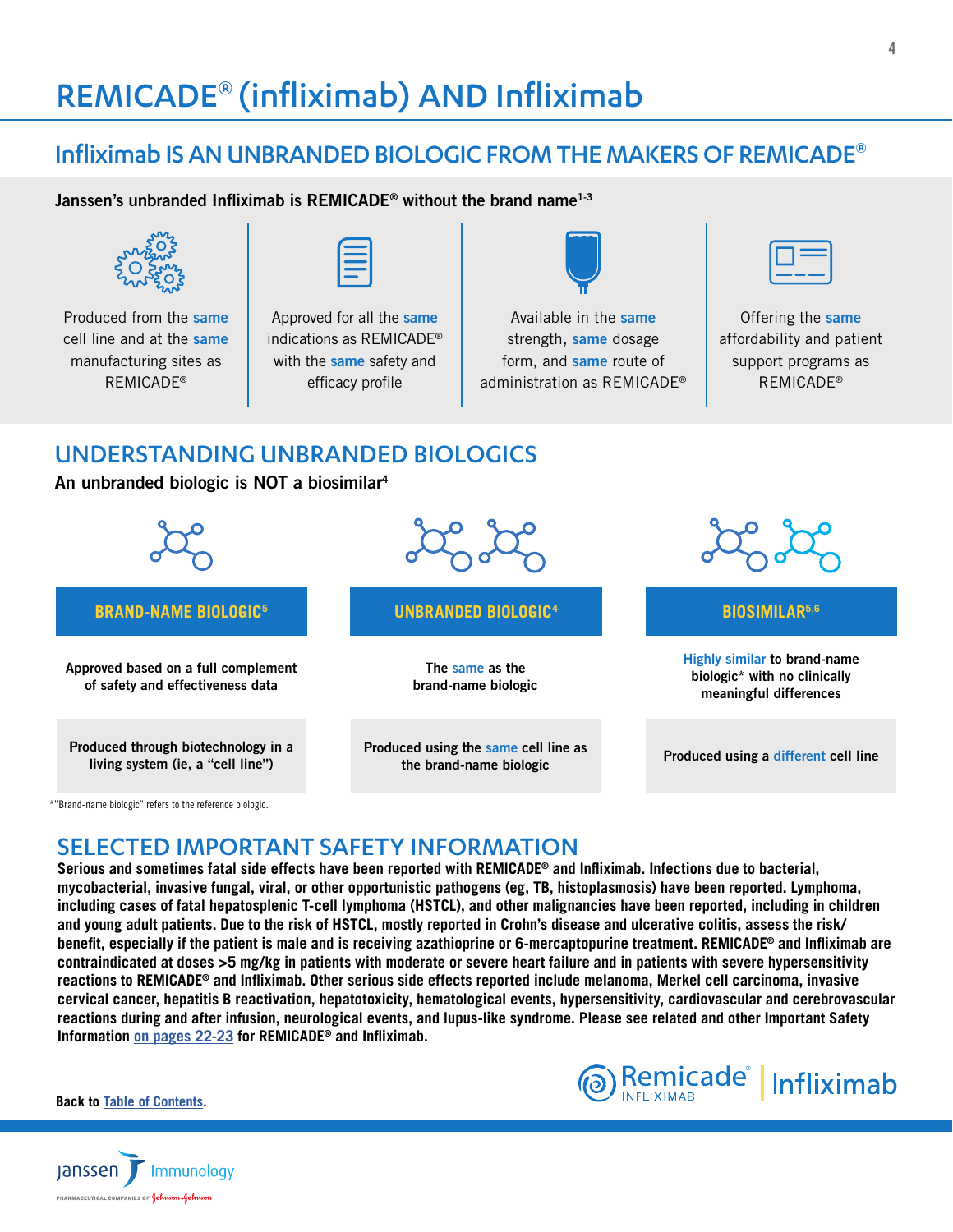## <span id="page-4-0"></span>Crohn's Disease

REMICADE® and Infliximab are indicated for:

- reducing signs and symptoms and inducing and maintaining clinical remission in adult patients with moderately to severely active Crohn's disease (CD) who have had an inadequate response to conventional therapy.
- reducing the number of draining enterocutaneous and rectovaginal fistulas and maintaining fistula closure in adult patients with fistulizing CD.

## Pediatric Crohn's Disease

REMICADE® and Infliximab are indicated for reducing signs and symptoms and inducing and maintaining clinical remission in pediatric patients 6 years of age and older with moderately to severely active CD who have had an inadequate response to conventional therapy.

## Ulcerative Colitis

REMICADE® and Infliximab are indicated for reducing signs and symptoms, inducing and maintaining clinical remission and mucosal healing, and eliminating corticosteroid use in adult patients with moderately to severely active ulcerative colitis (UC) who have had an inadequate response to conventional therapy.

## Pediatric Ulcerative Colitis

REMICADE® and Infliximab are indicated for reducing signs and symptoms and inducing and maintaining clinical remission in pediatric patients 6 years of age and older with moderately to severely active UC who have had an inadequate response to conventional therapy.

## Rheumatoid Arthritis

REMICADE® or Infliximab, in combination with methotrexate, is indicated for reducing signs and symptoms, inhibiting the progression of structural damage, and improving physical function in adult patients with moderately to severely active rheumatoid arthritis (RA).

## Ankylosing Spondylitis

REMICADE® and Infliximab are indicated for reducing signs and symptoms in adult patients with active ankylosing spondylitis (AS).

## Psoriatic Arthritis

REMICADE® and Infliximab are indicated for reducing signs and symptoms of active arthritis, inhibiting the progression of structural damage, and improving physical function in adult patients with psoriatic arthritis (PsA).

## Plaque Psoriasis

REMICADE® and Infliximab are indicated for the treatment of adult patients with chronic severe (i.e., extensive and/or disabling) plaque psoriasis (Ps) who are candidates for systemic therapy and when other systemic therapies are medically less appropriate. REMICADE® or Infliximab should only be administered to patients who will be closely monitored and have regular follow-up visits with a physician.

## SELECTED IMPORTANT SAFETY INFORMATION

**Serious and sometimes fatal side effects have been reported with REMICADE® and Infliximab. Infections due to bacterial, mycobacterial, invasive fungal, viral, or other opportunistic pathogens (eg, TB, histoplasmosis) have been reported. Lymphoma, including cases of fatal hepatosplenic T-cell lymphoma (HSTCL), and other malignancies have been reported, including in children and young adult patients. Due to the risk of HSTCL, mostly reported in Crohn's disease and ulcerative colitis, assess the risk/ benefit, especially if the patient is male and is receiving azathioprine or 6-mercaptopurine treatment. REMICADE® and Infliximab are contraindicated at doses >5 mg/kg in patients with moderate or severe heart failure and in patients with severe hypersensitivity reactions to REMICADE® and Infliximab. Other serious side effects reported include melanoma, Merkel cell carcinoma, invasive cervical cancer, hepatitis B reactivation, hepatotoxicity, hematological events, hypersensitivity, cardiovascular and cerebrovascular reactions during and after infusion, neurological events, and lupus-like syndrome. Please see related and other Important Safety Information [on pages 22-23](#page-21-0) for REMICADE® and Infliximab.**



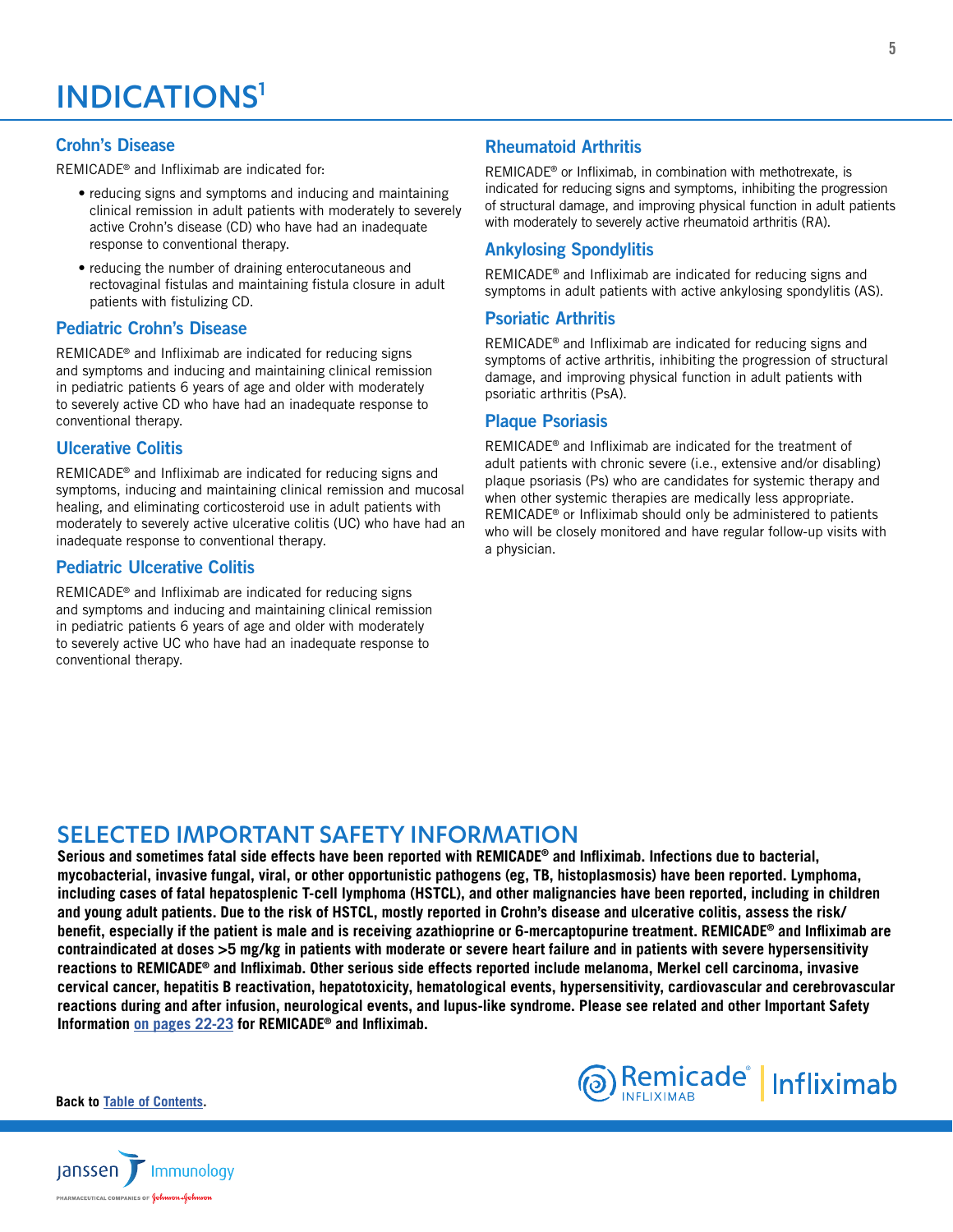# <span id="page-5-0"></span>DOSING AND ADMINISTRATION<sup>1,2</sup>

REMICADE<sup>®</sup> and Infliximab dosing is weight based and indication specific. Infusions are administered every 8 weeks (or 6 weeks for those with active Ankylosing Spondylitis) after 3 induction doses. Both induction and maintenance doses are administered by intravenous infusion over a period of not less than 2 hours.

| Table 1a. Recommended Dosage and Intervals for REMICADE <sup>®</sup> and Infliximab in Adult Patients <sup>1,2</sup>                                                                                                                                                     |                                |                                                                                                                                                                                                                                                                                                                                                      |  |  |  |  |  |  |  |  |
|--------------------------------------------------------------------------------------------------------------------------------------------------------------------------------------------------------------------------------------------------------------------------|--------------------------------|------------------------------------------------------------------------------------------------------------------------------------------------------------------------------------------------------------------------------------------------------------------------------------------------------------------------------------------------------|--|--|--|--|--|--|--|--|
| Indication                                                                                                                                                                                                                                                               | Induction                      | Maintenance                                                                                                                                                                                                                                                                                                                                          |  |  |  |  |  |  |  |  |
| <b>Moderately to Severely</b><br><b>Active Crohn's Disease*</b><br>*Patients who do not respond by Week 14 are unlikely to respond with<br>continued dosing and consideration should be given to discontinuing<br>REMICADE <sup>®</sup> or Infliximab in these patients. | 5 mg/kg<br>0, 2, and 6 weeks   | 5 mg/kg $\dagger$<br>every 8 weeks<br><sup>†</sup> For adult patients who respond and then lose their response,<br>consideration may be given to treatment with 10 mg/kg every 8 weeks.                                                                                                                                                              |  |  |  |  |  |  |  |  |
| <b>Moderately to Severely</b><br><b>Active Ulcerative Colitis</b>                                                                                                                                                                                                        | 5 mg/kg<br>0, 2, and 6 weeks   | 5 mg/kg<br>every 8 weeks                                                                                                                                                                                                                                                                                                                             |  |  |  |  |  |  |  |  |
| <b>Moderately to Severely</b><br>Active Rheumatoid Arthritis <sup>#</sup><br><sup>#</sup> In conjunction with methotrexate.                                                                                                                                              | 3 mg/kg<br>0, 2, and 6 weeks   | 3 mg/kg $\frac{1}{2}$<br>every 8 weeks<br><sup>§</sup> For patients who have an incomplete response, consideration may be<br>given to adjusting the dose up to 10 mg/kg every 8 weeks or treating as<br>often as every 4 weeks bearing in mind that risk of serious infections is<br>increased at higher doses per infusion or more frequent dosing. |  |  |  |  |  |  |  |  |
| <b>Active Ankylosing Spondylitis</b>                                                                                                                                                                                                                                     | 5 mg/kg<br>0, 2, and 6 weeks   | 5 mg/kg<br>every 6 weeks                                                                                                                                                                                                                                                                                                                             |  |  |  |  |  |  |  |  |
| Active Psoriatic Arthritis"<br>"Can be used with or without methotrexate.                                                                                                                                                                                                | 5 mg/kg<br>$0, 2,$ and 6 weeks | 5 mg/kg<br>every 8 weeks                                                                                                                                                                                                                                                                                                                             |  |  |  |  |  |  |  |  |
| <b>Chronic Severe Plaque Psoriasis</b>                                                                                                                                                                                                                                   | 5 mg/kg<br>$0, 2,$ and 6 weeks | 5 mg/kg<br>every 8 weeks                                                                                                                                                                                                                                                                                                                             |  |  |  |  |  |  |  |  |

| Table 1b. Recommended Dosage and Intervals for REMICADE <sup>®</sup> and Infliximab in Pediatric Patients ( $\geq$ 6 Years) <sup>1,2</sup> |                                |                          |
|--------------------------------------------------------------------------------------------------------------------------------------------|--------------------------------|--------------------------|
| <b>Indication</b>                                                                                                                          | <b>Induction</b>               | Maintenance              |
| <b>Moderately to Severely Active</b><br><b>Crohn's Disease</b>                                                                             | 5 mg/kg<br>$0, 2,$ and 6 weeks | 5 mg/kg<br>every 8 weeks |
| Moderately to Severely Active<br><b>Ulcerative Colitis</b>                                                                                 | 5 mg/kg<br>0, 2, and 6 weeks   | 5 mg/kg<br>every 8 weeks |

## SELECTED IMPORTANT SAFETY INFORMATION

**Serious and sometimes fatal side effects have been reported with REMICADE® and Infliximab. Infections due to bacterial, mycobacterial, invasive fungal, viral, or other opportunistic pathogens (eg, TB, histoplasmosis) have been reported. Lymphoma, including cases of fatal hepatosplenic T-cell lymphoma (HSTCL), and other malignancies have been reported, including in children and young adult patients. Due to the risk of HSTCL, mostly reported in Crohn's disease and ulcerative colitis, assess the risk/ benefit, especially if the patient is male and is receiving azathioprine or 6-mercaptopurine treatment. REMICADE® and Infliximab are contraindicated at doses >5 mg/kg in patients with moderate or severe heart failure and in patients with severe hypersensitivity reactions to REMICADE® and Infliximab. Other serious side effects reported include melanoma, Merkel cell carcinoma, invasive cervical cancer, hepatitis B reactivation, hepatotoxicity, hematological events, hypersensitivity, cardiovascular and cerebrovascular reactions during and after infusion, neurological events, and lupus-like syndrome. Please see related and other Important Safety Information [on pages 22-23](#page-21-0) for REMICADE® and Infliximab.**



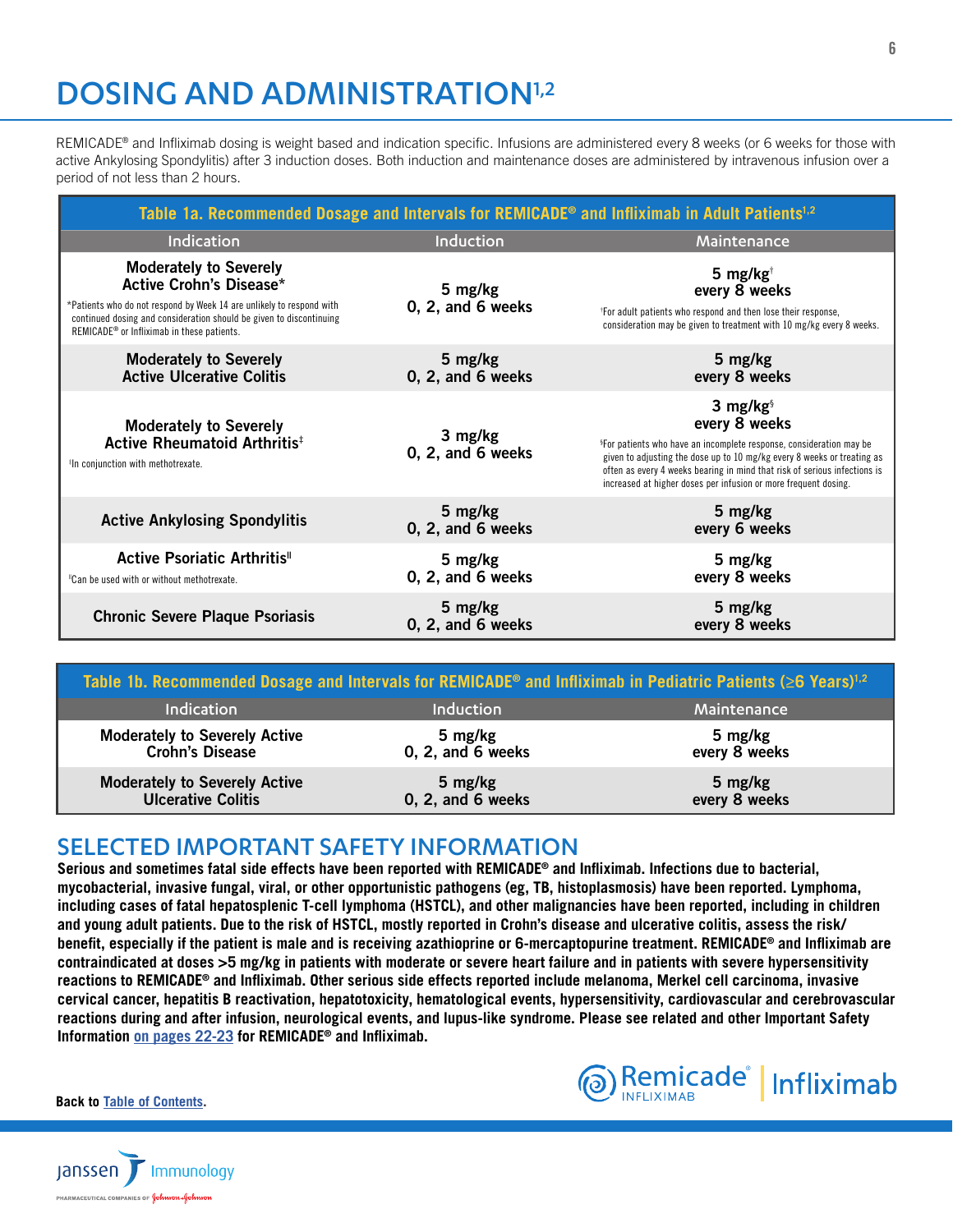## DOSING AND ADMINISTRATION<sup>1,2</sup> (cont'd)



## Preparation and Administration of REMICADE® or Infliximab for IV Infusion<sup>1</sup>

REMICADE® and Infliximab are supplied in a carton containing one single-dose vial. REMICADE® and Infliximab are intended for use under the guidance and supervision of a healthcare provider. The reconstituted infusion solution should be prepared by a trained medical professional using aseptic technique. REMICADE® or Infliximab are administered by intravenous infusion over a period of not less than 2 hours.

- 1. Calculate the dose, total volume of reconstituted solution required, and the number of vials needed based on the patient's weight and indication.
- 2. Reconstitute each 100-mg vial with 10 mL of Sterile Water for Injection, USP, to obtain a concentration of 10 mg/mL using a syringe equipped with a 21-gauge or smaller needle as follows:
	- Remove the flip-top from the vial and wipe the top with an alcohol swab. Insert the syringe needle into the vial through the center of the rubber stopper and direct the stream of Sterile Water for Injection, USP, to the glass wall of the vial.
	- Gently swirl the solution by rotating the vial to dissolve the lyophilized powder. Avoid prolonged or vigorous agitation. DO NOT SHAKE. Foaming of the solution on reconstitution is not unusual.
	- Allow the reconstituted solution to stand for 5 minutes. The solution should be colorless to light yellow and opalescent, and the solution may develop a few translucent particles as infliximab is a protein. Do not use if the lyophilized cake has not fully dissolved or if opaque particles, discoloration, or other foreign particles are present.
- 3. Dilute the total volume of the reconstituted solution to 250-mL\* with sterile 0.9% Sodium Chloride Injection, USP, by withdrawing a volume equal to the volume of reconstituted solution from the 0.9% Sodium Chloride Injection, USP, 250-mL bottle or bag. Do not dilute the reconstituted solution with any other diluent. Slowly add the total volume of reconstituted solution to the 250-mL infusion bottle or bag. Gently invert the bag to mix the solution. The resulting infusion concentration should range between 0.4 mg/mL and 4 mg/mL.
- 4. The infusion should begin within 3 hours of reconstitution and dilution. The infusion must be administered intravenously for at least 2 hours and must use an infusion set with an in-line, sterile, non-pyrogenic, low-proteinbinding filter (pore size of 1.2-μm or less). REMICADE® and Infliximab vials do not contain preservatives. Therefore, any unused portion of the infusion solution should be discarded and not be stored for reuse.
- 5. The diluted solution should not be infused concomitantly in the same intravenous line with other agents.
- 6. Parenteral drug products should be inspected visually before and after reconstitution for particulate matter and discoloration prior to administration, whenever solution and container permit. If visibly opaque particles, discoloration or other foreign particulates are observed, the solution should not be used.

Please refer to the Dosage and Administration section of the full [Prescribing Information for REMICADE®](https://www.janssenlabels.com/package-insert/product-monograph/prescribing-information/REMICADE-pi.pdf) or full [Prescribing Information for Infliximab](https://janssenlabels.com/package-insert/product-monograph/prescribing-information/Infliximab-pi.pdf) for complete information on how to prepare and administer REMICADE® or Infliximab.

\*For volumes greater than 250-mL, either use a larger infusion bag or multiple 250-mL infusion bags to ensure that the concentration of the infusion solution does not exceed 4 mg/mL.

## SELECTED IMPORTANT SAFETY INFORMATION

**Serious and sometimes fatal side effects have been reported with REMICADE® and Infliximab. Infections due to bacterial, mycobacterial, invasive fungal, viral, or other opportunistic pathogens (eg, TB, histoplasmosis) have been reported. Lymphoma, including cases of fatal hepatosplenic T-cell lymphoma (HSTCL), and other malignancies have been reported, including in children and young adult patients. Due to the risk of HSTCL, mostly reported in Crohn's disease and ulcerative colitis, assess the risk/ benefit, especially if the patient is male and is receiving azathioprine or 6-mercaptopurine treatment. REMICADE® and Infliximab are contraindicated at doses >5 mg/kg in patients with moderate or severe heart failure and in patients with severe hypersensitivity reactions to REMICADE® and Infliximab. Other serious side effects reported include melanoma, Merkel cell carcinoma, invasive cervical cancer, hepatitis B reactivation, hepatotoxicity, hematological events, hypersensitivity, cardiovascular and cerebrovascular reactions during and after infusion, neurological events, and lupus-like syndrome. Please see related and other Important Safety Information [on pages 22-23](#page-21-0) for REMICADE® and Infliximab.**



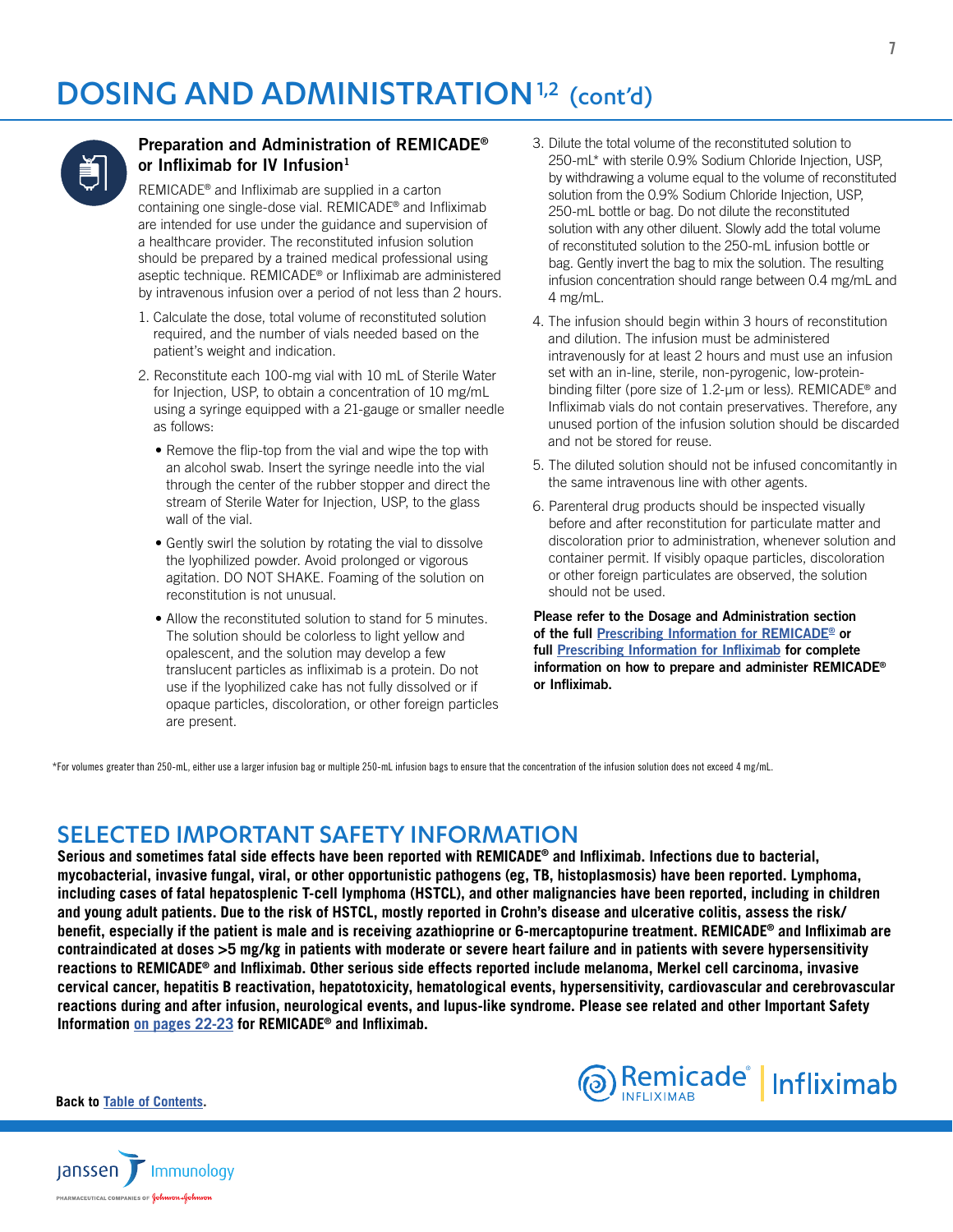## <span id="page-7-0"></span>ICD-10-CM Diagnosis Codes

ICD-10-CM diagnosis codes use 3 to 7 alpha and numeric characters to achieve the greatest level of specificity. Codes with 3 characters are included in ICD-10-CM as the heading of a category of codes that may be further subdivided by use of additional characters to provide greater detail. A 3-character code is to be used only if it is not further subdivided. A code is invalid if it has not been coded to the full number of characters required for that code, including the 7th character, if applicable.<sup>7</sup>

|        | Table 2. ICD-10-CM Codes <sup>8</sup> for Consideration*                                             |
|--------|------------------------------------------------------------------------------------------------------|
|        | <b>Crohn's Disease</b>                                                                               |
| K50.00 | Crohn's disease of small intestine without complications                                             |
| K50.10 | Crohn's disease of large intestine without complications                                             |
| K50.80 | Crohn's disease of both small and large intestine without complications                              |
| K50.90 | Crohn's disease, unspecified, without complications                                                  |
|        | <b>Fistula (Use in Addition to Codes for Crohn's Disease)</b>                                        |
| K60.3  | Anal fistula                                                                                         |
| K60.4  | Rectal fistula                                                                                       |
|        | <b>Ulcerative Colitis</b>                                                                            |
| K51.80 | Other ulcerative colitis without complications                                                       |
| K51.20 | Ulcerative (chronic) proctitis without complications                                                 |
| K51.30 | Ulcerative (chronic) rectosigmoiditis without complications                                          |
| K51.50 | Left-sided colitis without complications                                                             |
| K51.00 | Ulcerative (chronic) pancolitis without complications                                                |
| K51.90 | Ulcerative colitis, unspecified, without complications                                               |
|        | <b>Rheumatoid Arthritis</b>                                                                          |
| M06.00 | Rheumatoid arthritis w/o rheumatoid factor, unspecified site                                         |
| M05.60 | Rheumatoid arthritis of unspecified site with involvement of other organs and systems                |
| M05.70 | Rheumatoid arthritis with rheumatoid factor of unspecified site without organ or systems involvement |
|        | <b>Ankylosing Spondylitis</b>                                                                        |
| M45.9  | Ankylosing spondylitis of unspecified sites in spine                                                 |
|        | <b>Psoriatic Arthritis</b>                                                                           |
| L40.50 | Arthropathic psoriasis, unspecified                                                                  |
|        | <b>Plaque Psoriasis</b>                                                                              |
| L40.0  | Psoriasis vulgaris                                                                                   |

\*These codes are not intended to be promotional or to encourage or suggest a use of drug that is inconsistent with US Food and Drug Administration-approved use. The codes provided are not exhaustive and additional codes may apply. Listed codes may require a higher level of specificity when reporting for individual patients.

**[Please see Important Safety Information for REMICADE® and Infliximab](#page-21-0) [on pages 22 and 2](#page-21-0)3.**



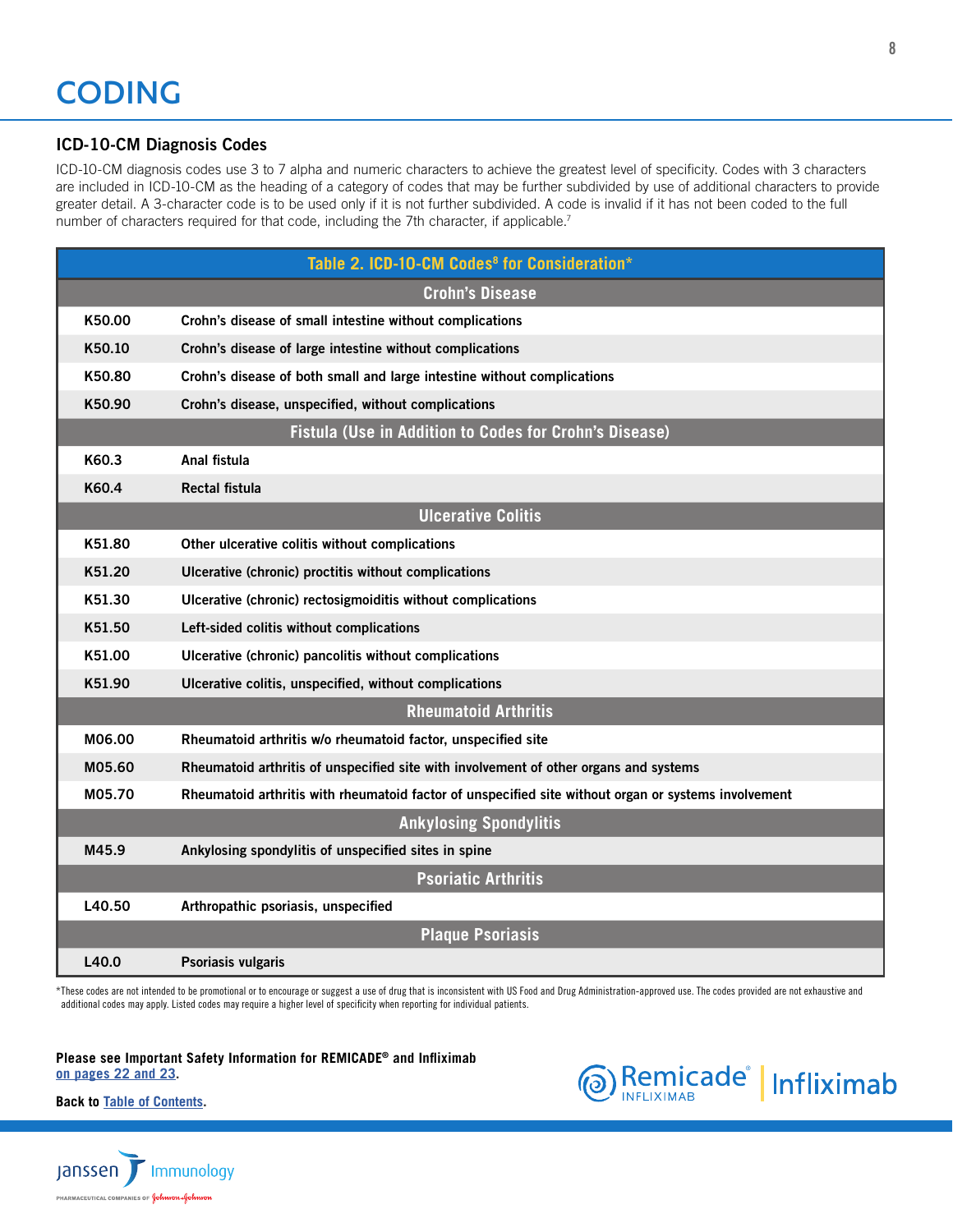## <span id="page-8-0"></span>National Drug Code (NDC)

The National Drug Code (NDC) is a unique number that identifies a drug's labeler, product, and trade package size. The NDC has typically been reserved for pharmacy billing, including drugs provided for home infusion. However, Medicaid fee-for-service programs, Medicare crossover claims for dual-eligible beneficiaries and some private payers<sup>9</sup> now also require the NDC for billing instead of, or in addition to, the HCPCS code, for physician claims and those of other service providers. Although the FDA uses a 10-digit format when registering NDCs, payer requirements regarding the use of the 10- or 11-digit NDC may vary. Electronic data exchange generally requires use of the 11-digit NDC. To convert the 10-digit format to the 11-digit format, insert a leading zero into the middle sequence, as illustrated below. In some cases, you may be required to include the NDC number on a claim form.

| Table 3. NDC for REMICADE <sup>®</sup> and Infliximab <sup>1,2</sup> |              |               |                                                                                                              |  |  |  |  |  |  |  |
|----------------------------------------------------------------------|--------------|---------------|--------------------------------------------------------------------------------------------------------------|--|--|--|--|--|--|--|
| 10-digit NDC<br><b>Description</b><br>11-digit NDC                   |              |               |                                                                                                              |  |  |  |  |  |  |  |
| <b>REMICADE®</b>                                                     | 57894-030-01 | 57894-0030-01 | Single-use vial containing 100 mg of infliximab,<br>reconstituted with 10 mL of Sterile Water for Injection, |  |  |  |  |  |  |  |
| <b>Infliximab</b>                                                    | 57894-160-01 | 57894-0160-01 | USP, for final concentration of 10 mg/mL                                                                     |  |  |  |  |  |  |  |

### NDC Units

The NDC unit of measure is determined by how the drug is supplied. In the outpatient setting, UN (unit) applies to drugs supplied in a vial in powder form, requiring reconstitution before administration, and mL (milliliters) applies to drugs supplied in vials in liquid form.<sup>9</sup> NDC units dispensed are based on the packaging and numeric quantity administered to the patient. Here is an example for a 400-mg dose:

|                             | <b>Table 4. NDC Units</b>                                                                          |               |                         |    |   |  |  |  |  |  |  |
|-----------------------------|----------------------------------------------------------------------------------------------------|---------------|-------------------------|----|---|--|--|--|--|--|--|
|                             | <b>NDC Units</b><br>Dose to Be Billed<br><b>NDC Unit of Measure</b><br>NDC (11-digit)<br>Packaging |               |                         |    |   |  |  |  |  |  |  |
| <b>REMICADE<sup>®</sup></b> | 400 mg                                                                                             | 57894-0030-01 | 100-mg vial<br>(powder) | UN | 4 |  |  |  |  |  |  |
| <b>Infliximab</b>           | 400 mg                                                                                             | 57894-0160-01 | 100-mg vial<br>(powder) | UN | 4 |  |  |  |  |  |  |

In this example the drug is supplied in 100-mg vials, in powder form for reconstitution. The NDC is specific to the packaging, thus one 100-mg vial equals 1 NDC unit. The total dose to be billed is 400 mg (400 divided by 100), or 4 NDC units. The drug is packaged in powder form so the unit of measure is "UN." Accurate NDC coding typically requires the following components<sup>9</sup>:

- Reporting the NDC with 11 digits in a 5-4-2 configuration; this may require converting a 10-digit NDC to an 11-digit NDC
- Reporting the correct NDC unit of measure (ie, UN, mL)
- Reporting the number of NDC units dispensed
- Reporting the qualifier, N4, in front of the NDC

For REMICADE<sup>®</sup>, using the same 400-mg example, this format would appear as: N457894003001 UN4

For Infliximab, using the same 400-mg example, this format would appear as: N457894016001 UN4

Payer requirements for NDC use and format may vary. Please contact your payers for specific coding policies and more information on correct billing and claims submission. For additional support, you may visit **[JanssenCarePath.com/hcp/Remicade](https://www.JanssenCarePath.com/hcp/remicade)** or contact Janssen CarePath at **877-CarePath (877-227-3728)**.

**[Please see Important Safety Information for REMICADE® and Infliximab](#page-21-0) [on pages 22 and 2](#page-21-0)3.**



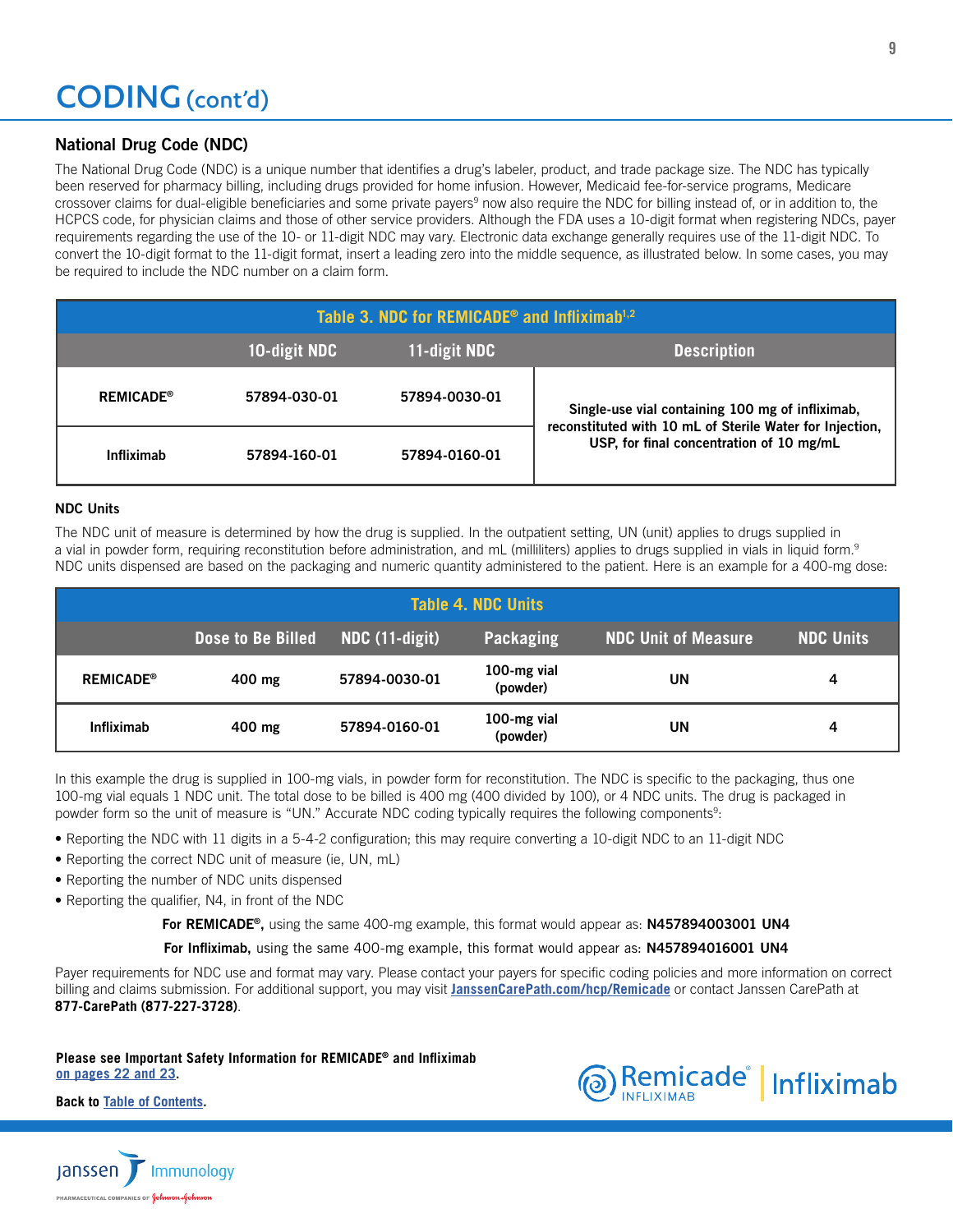## <span id="page-9-0"></span>CODING (cont'd)

## Healthcare Common Procedure Code System (HCPCS) Level II Codes (eg, J codes)

Drugs are typically reported using product-specific HCPCS codes (eg, J codes) assigned by the Centers for Medicare & Medicaid Services (CMS). HCPCS units are determined by the specific HCPCS descriptor. The descriptor is not necessarily the same as the package or therapeutic dose, so the dose must be converted to billable HCPCS units to accurately complete a claim. The HCPCS code for REMICADE® and Infliximab is:

#### J1745 - Injection, infliximab, excludes biosimilar, 10 mg<sup>10</sup>

Each 100-mg vial of drug represents 10 units of J1745, thus each 10-mg dose of REMICADE® or Infliximab equals one billing unit, or 1/10th of a vial. When coding for J1745, report the total number of 10-mg increments administered. Table 5 illustrates the correlation between vials, milligrams, and billing units for REMICADE® and Infliximab.

| Table 5. Billing Units for REMICADE <sup>®</sup> and Infliximab |                              |                                                                      |  |  |  |  |  |  |  |  |
|-----------------------------------------------------------------|------------------------------|----------------------------------------------------------------------|--|--|--|--|--|--|--|--|
| Number of 100-mg Vials                                          | <b>Total Milligrams (mg)</b> | <b>Number of Billing Units</b><br>Based on J1745<br>(10 mg Per Unit) |  |  |  |  |  |  |  |  |
|                                                                 | 100                          | 10                                                                   |  |  |  |  |  |  |  |  |
| 2                                                               | 200                          | 20                                                                   |  |  |  |  |  |  |  |  |
| 3                                                               | 300                          | 30                                                                   |  |  |  |  |  |  |  |  |
| 4                                                               | 400                          | 40                                                                   |  |  |  |  |  |  |  |  |

**[Please see Important Safety Information for REMICADE® and Infliximab](#page-21-0) [on pages 22 and 2](#page-21-0)3.**



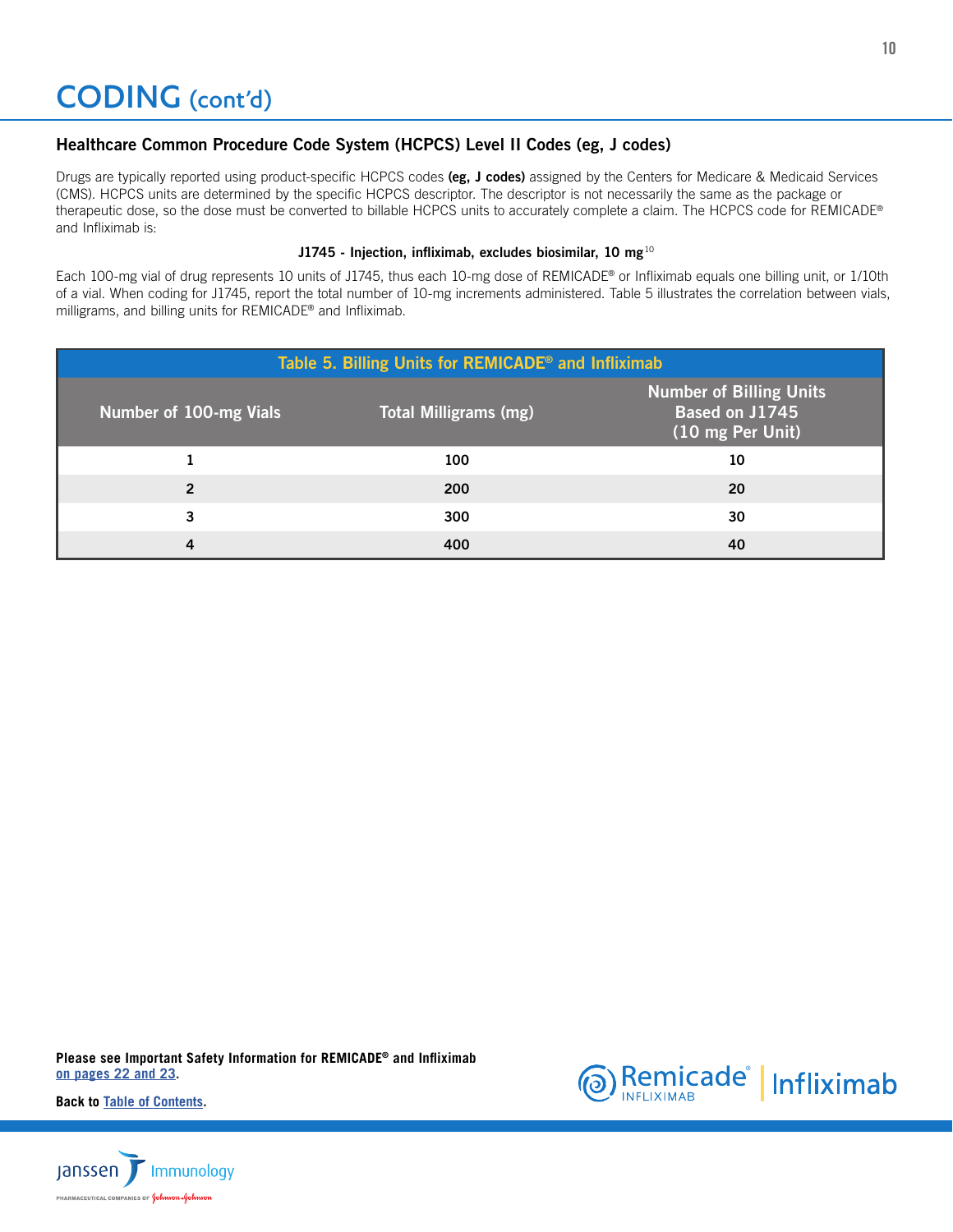## <span id="page-10-0"></span>CODING FOR DRUG ADMINISTRATION

### Coding for Drug Administration Services

This section reviews general coding guidelines for drug administration services coded by physician offices using the CMS-1500 claim form and by hospital outpatient departments using the CMS-1450 (UB-04) claim form. Please note that HCPs are responsible for selecting appropriate codes for any particular claim based on the patient's condition, the items and services that are furnished, and any specific payer requirements. It is advisable to contact your local payer with regard to local payment policies.

#### Codes for Drug Administration

Drug administration services are reported on claims forms in both the physician office (CMS-1500) and hospital outpatient (CMS-1450) sites of care using the CPT® coding system. The CPT® codes most commonly associated with the administration of REMICADE® or Infliximab are:

- 96413 Chemotherapy administration, intravenous infusion technique; up to 1 hour, single or initial substance/drug,<sup>12</sup> and
- 96415 Each additional hour<sup>12</sup> (Use 96415 in conjunction with 96413; report 96415 for infusion intervals of greater than 30 minutes beyond 1-hour increments.)

These codes, often referred to as "complex" codes, apply to the parenteral administration of chemotherapy and also antineoplastic agents provided for treatment of noncancer diagnoses, or to substances such as certain monoclonal antibodies and other biologic response modifiers. Complex drug administration services also require special considerations to prepare, dose, or dispose and typically entail professional skill and patient monitoring significantly beyond that required for therapeutic infusions.<sup>12</sup>

Alternatively, some payers may require the use of these CPT® codes:

- 96365 Intravenous infusion for therapy, prophylaxis, or diagnosis (specify substance or drug); initial, up to 1 hour, $12$  and
- 96366 Each additional hour (List separately in addition to code for primary procedure; report 96366 for infusion intervals of greater than 30 minutes beyond 1-hour increments.)<sup>12</sup>

These codes, often referred to as "therapeutic" codes, typically require special considerations to prepare, dose, or dispose of the drug/biologic and necessitate special training and competency for the staff who administer it. These services generally require periodic patient assessment during and/or after the procedure.<sup>12</sup>

Payer policies for codes used to describe infusion services may vary. Consult your payers for policies regarding use of 96413 and 96415 or 96365 and 96366. For information and assistance, please contact Janssen CarePath at **877-CarePath (877-227-3728)** or visit **[JanssenCarePath.com/hcp/Remicade](https://www.JanssenCarePath.com/hcp/remicade)**.

**[Please see Important Safety Information for REMICADE® and Infliximab](#page-21-0) [on pages 22 and 2](#page-21-0)3.**

**Back to [Table of Contents.](#page-2-0)**



#### Partial Additional Hours of Infusion Time<sup>12</sup>

CMS has a policy for reporting the add-on infusion codes when less than a full hour of service is provided. Providers may report the add-on infusion code for "each additional hour" only if the infusion interval is greater than 30 minutes beyond the 1-hour increment. For example, if the patient receives an infusion of a single drug that lasts 2 hours, the provider would report the "initial" code up to 1 hour and the add-on code for the additional 60 minutes. If the incremental amount of infusion time is 30 minutes or less, the time is not to be billed separately. Note that some payers may require reporting the actual number of minutes on the claim.

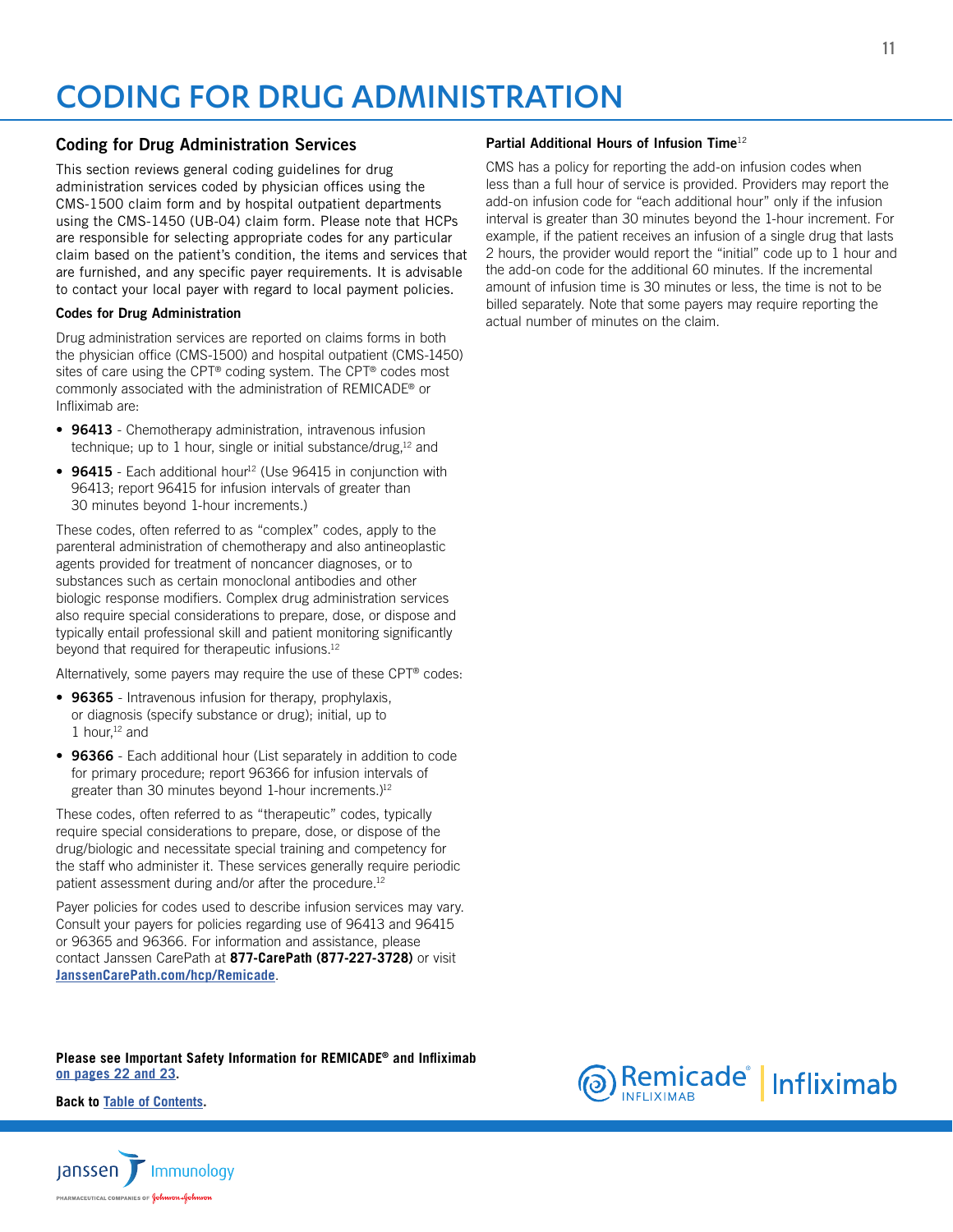# <span id="page-11-0"></span>OTHER CODING CONSIDERATIONS

## Place of Service Codes

The Place of Service (POS) code set provides setting information necessary to appropriately pay professional service claims. The place of service is the location of the provider's face-to-face encounter with the beneficiary. POS codes are required on all claims for professional services (billed on the CMS-1500). Under the Physician Fee Schedule (PFS), some procedures have separate rates for professional services when provided in facility and nonfacility settings; therefore, it is important to accurately designate the POS to ensure appropriate payment. The physician practice location is considered "nonfacility" (NF), allowing for the practice expenses to be included in the payment under the PFS. When professional services are performed in a facility (eg, hospital outpatient department), the practice does not incur the same expense (eg, overhead, staff, equipment and supplies), thus payment under the PFS is generally lower for facility-based services than for NF services.

The physician practice setting is indicated with POS code 11. To differentiate between on-campus and off-campus provider-based departments, CMS created a new POS code (POS 19) and revised the POS code description for outpatient hospital (POS 22). Professional services delivered in outpatient hospital settings must now specifically include the off-campus or on-campus POS on the claim form.

|                 |                                            | Table 6. Place of Service Codes <sup>13</sup>                                                                                                                                                                                                                                                                                                         |
|-----------------|--------------------------------------------|-------------------------------------------------------------------------------------------------------------------------------------------------------------------------------------------------------------------------------------------------------------------------------------------------------------------------------------------------------|
| <b>POS Code</b> | <b>POS Name</b>                            | <b>POS Descriptor</b>                                                                                                                                                                                                                                                                                                                                 |
| 11              | <b>Office</b>                              | Location, other than a hospital, skilled nursing facility (SNF), military treatment facility,<br>community health center, state or local public health clinic, or intermediate care facility<br>(ICF), where the health professional routinely provides health examinations, diagnosis, and<br>treatment of illness or injury on an ambulatory basis. |
| 19              | Off Campus -<br><b>Outpatient Hospital</b> | A portion of an off-campus hospital provider-based department that provides diagnostic,<br>therapeutic (both surgical and nonsurgical), and rehabilitation services to sick or injured<br>persons who do not require hospitalization or institutionalization. (Effective January 1, 2016)                                                             |
| 22              | On Campus -<br><b>Outpatient Hospital</b>  | A portion of a hospital's main campus that provides diagnostic, therapeutic (both surgical<br>and nonsurgical), and rehabilitation services to sick or injured persons who do not require<br>hospitalization or institutionalization. (Description change effective January 1, 2016)                                                                  |

## Revenue Codes

Many payers require use of American Hospital Association (AHA) revenue codes to bill for services provided in hospital outpatient departments. Revenue codes consist of a leading zero followed by three other digits and are used on claims forms to assign costs to broad categories of hospital revenue centers. Codes used for Medicare claims are available from Medicare contractors. The following revenue codes may be applicable to CMS-1450 claims for drugs and their administration:

- 0260 IV Therapy, General<sup>14</sup>
- 0510 Clinic, General<sup>14</sup>
- 0636 Pharmacy, drugs requiring detailed coding<sup>14</sup>

**[Please see Important Safety Information for REMICADE® and Infliximab](#page-21-0) [on pages 22 and 2](#page-21-0)3.**



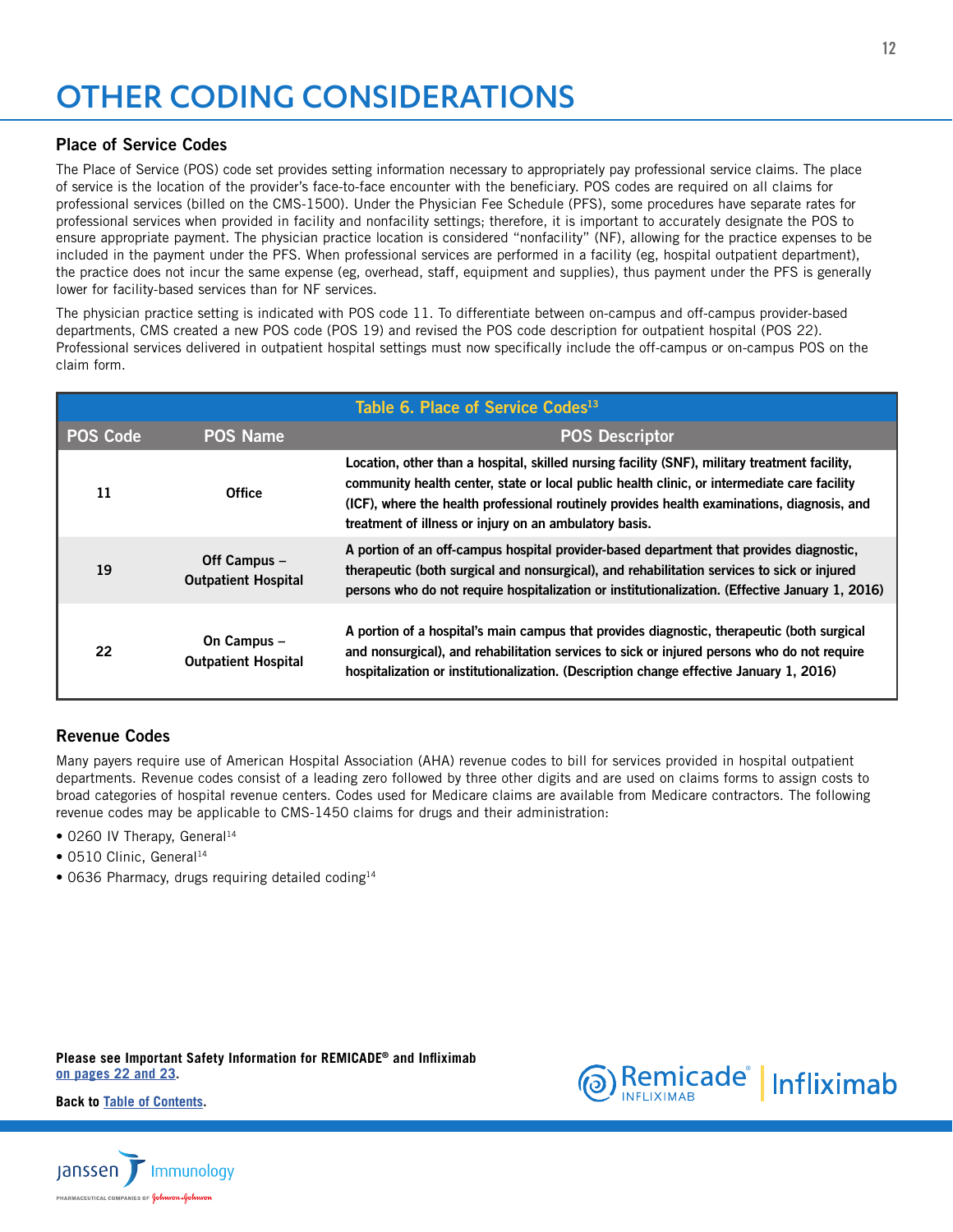## <span id="page-12-0"></span>OTHER CODING CONSIDERATIONS (cont'd)

### HCPCS and CPT® Modifiers

Modifiers are used to report or indicate that a service or procedure has been altered by some specific circumstance but not changed in its definition or code. They provide additional information about a service or procedure and help to eliminate the appearance of duplicate billing and unbundling. This could include using modifiers to designate a specific site of service or to document an interrupted procedure, wasted product, same-day procedure, etc. Appropriately used, modifiers improve coding and reimbursement accuracy.

Table 7 summarizes modifiers that may be applicable to the provision of REMICADE® or Infliximab in physician offices and hospital outpatient departments.

|                 |                                                                                                                                                                                                          | <b>Table 7. Summary of Code Modifiers</b>                                                                                                                                                                                                                                                         |                                       |                                       |
|-----------------|----------------------------------------------------------------------------------------------------------------------------------------------------------------------------------------------------------|---------------------------------------------------------------------------------------------------------------------------------------------------------------------------------------------------------------------------------------------------------------------------------------------------|---------------------------------------|---------------------------------------|
| <b>Modifier</b> | <b>Description</b>                                                                                                                                                                                       | <b>Indication and Placement</b>                                                                                                                                                                                                                                                                   | <b>CMS-1500</b><br>(Item 24D)         | <b>CMS-1450</b><br>(Box 44)           |
| 25              | Significant, separately identifiable<br>evaluation and management (E/M)<br>service by the same physician or<br>other qualified HCP on the same<br>day of the procedure or other<br>service <sup>11</sup> | • Patient requires distinct E/M service in addition<br>to the infusion procedure <sup>11</sup><br>. Must be substantiated by documentation that<br>supports the relevant criteria for the reported<br>$E/M$ code <sup>11</sup><br>• Append the modifier to the appropriate E/M code <sup>11</sup> | $\checkmark$                          |                                       |
| <b>JW</b>       | Drug amount discarded/not<br>administered to any patient <sup>10</sup>                                                                                                                                   | • Applies only to the unused drug that is<br>discarded after applicable dose has been<br>administered from a single-use vial <sup>15</sup><br>• Append the modifier to the drug code on a<br>line separate from that reporting the<br>administered dose <sup>15</sup>                             | <b>Required by</b><br><b>Medicare</b> | <b>Required by</b><br><b>Medicare</b> |
| PO <sup>*</sup> | Excepted services provided at an<br>off-campus, outpatient provider-<br>based department of<br>a hospital <sup>10</sup>                                                                                  | • To be reported on each claim line for excepted<br>services furnished in an off-campus,<br>provider-based department of a hospital and<br>billed on an institutional claim <sup>16</sup>                                                                                                         | N/A                                   | <b>Required by</b><br><b>Medicare</b> |
| $PN^*$          | Non-excepted service provided<br>at an off-campus, outpatient,<br>provider-based department of<br>a hospital <sup>10</sup>                                                                               | . To be reported on each claim line for<br>non-excepted services furnished in an<br>off-campus provider-based department of a<br>hospital and billed on an institutional claim <sup>16</sup>                                                                                                      | N/A                                   | <b>Required by</b><br><b>Medicare</b> |
| <b>JG</b>       | Drug or biological acquired<br>with 340B Drug Pricing<br>Program Discount <sup>10</sup>                                                                                                                  | . Must be reported by providers who are NOT<br>excepted <sup>†</sup> from the 340B payment policy <sup>16</sup><br>• To be reported on the same claim line as the<br>drug HCPCS code for all 340B acquired drugs <sup>16</sup>                                                                    |                                       | <b>Required by</b><br><b>Medicare</b> |
| <b>TB</b>       | Drug or biological acquired<br>with 340B Drug Pricing Program<br>Discount, reported for<br>informational purposes <sup>10</sup>                                                                          | . Must be reported by providers who ARE<br>excepted <sup>†</sup> from the 340B payment policy <sup>16</sup><br>• To be reported on the same claim line as the<br>drug HCPCS code for all 340B acquired drugs <sup>16</sup>                                                                        | N/A                                   | <b>Required by</b><br><b>Medicare</b> |

\*Neither the PO nor the PN modifier is to be reported for dedicated emergency departments, remote locations or satellite facilities of a hospital, or a provider-based department that is "on campus."<sup>16</sup>

<sup>†</sup>The following provider types are excepted from the 340B payment policy: rural sole community hospitals, childrens' hospitals, and Medicare Prospective Payment System (PPS)-exempt cancer hospitals.<sup>16</sup>

#### **[Please see Important Safety Information for REMICADE® and Infliximab](#page-21-0) [on pages 22 and 2](#page-21-0)3.**



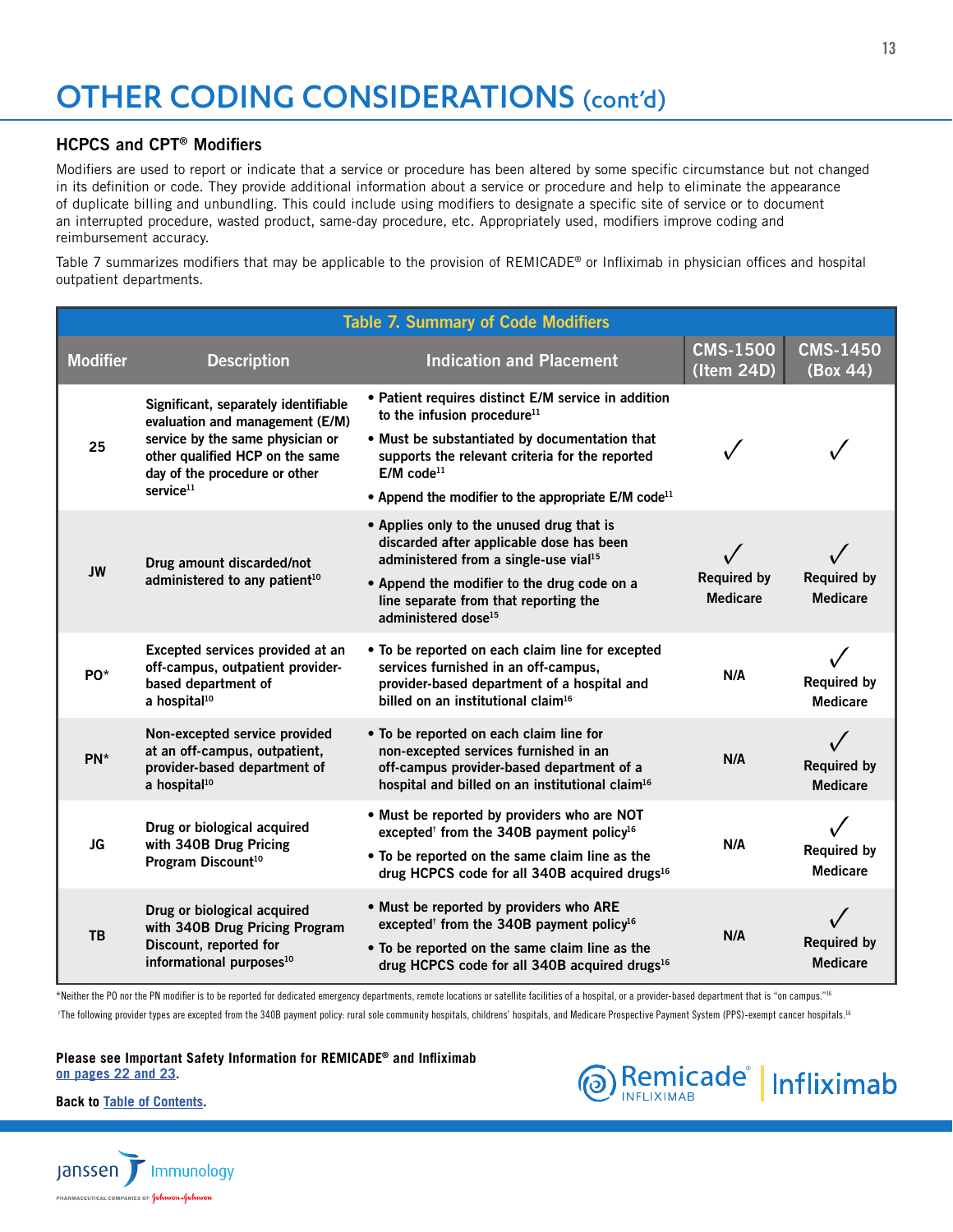# <span id="page-13-0"></span>OTHER CODING CONSIDERATIONS (cont'd)

### Same-Day Evaluation and Management Services

It may be necessary to provide E/M services on the same day as a drug administration procedure. Depending on the payer, E/M services that are medically necessary, separate, distinct from the drug administration procedure, and documented appropriately are generally covered.

Please note that CMS has a specific policy regarding use of CPT® code 99211 (level 1 medical visit for an established patient) in the physician office. The policy states:

#### CPT® code 99211 cannot be paid if it is billed, with or without modifier 25, with a chemotherapy or nonchemotherapy drug administration code.<sup>12</sup>

Thus, CPT® code 99211 cannot be paid on the same day as an office-based infusion of REMICADE® or Infliximab. If a therapeutic or complex drug administration service and a significantly identifiable, distinct E/M service are provided on the same day, a different diagnosis is not required.12

## CMS Discarded Drug Policy<sup>15</sup>

When a physician, hospital, or other provider or supplier must discard the remainder of a single-use vial or other single-use package after administering a dose/quantity of the drug or biologic to a Medicare patient, the program provides payment for the amount of drug or biologic discarded as well as the dose administered, up to the amount of the drug or biologic as indicated on the vial or package label.

Medicare contractors require the modifier JW to identify unused drugs or biologics from single-use vials or single-use packages that are appropriately discarded. This modifier, billed on a separate claim line, supports payment for the amount of discarded drug or biologic.

For example, a single-use vial that is labeled to contain 100 units of a drug has 95 units administered to the patient and 5 units discarded. The 95-unit dose is billed on one line, while the discarded 5 units is billed on another line accompanied by the JW modifier. Both line items will be processed for payment. Providers must record the discarded amounts of drugs and biologics in the patient's medical record.

#### JW Modifier Summary

- Payment for discarded amounts of drug/biologic applies only to single-use vials or packages
- Multiuse vials are not subject to payment for discarded amounts
- Discarded amounts of drugs/biologics must be recorded in the patient's medical record
- Medicare contractors require the JW modifier; other payer policies may vary

#### **[Please see Important Safety Information for REMICADE® and Infliximab](#page-21-0) [on pages 22 and 2](#page-21-0)3.**

**Back to [Table of Contents.](#page-2-0)**



### Drugs Supplied at No Cost to the Provider

Under certain circumstances, qualified patients may acquire donated or no-cost drugs, or drugs may be covered under a pharmacy benefit and delivered to the administering provider ("white bagging"). When the drug is supplied by a third party, at no cost to the provider, it should NOT be billed to Medicare or any other payer. However, the administration of the drug, regardless of the source, is a service that represents an expense to the physician. Therefore, administration of the drug is payable if the drug would have been covered if the physician purchased it. When reporting drug administration services for free-of-charge drugs, it may be necessary to include drug information on the claim and enter " $0.01$ " charges.<sup>17</sup> Payer policies may vary.

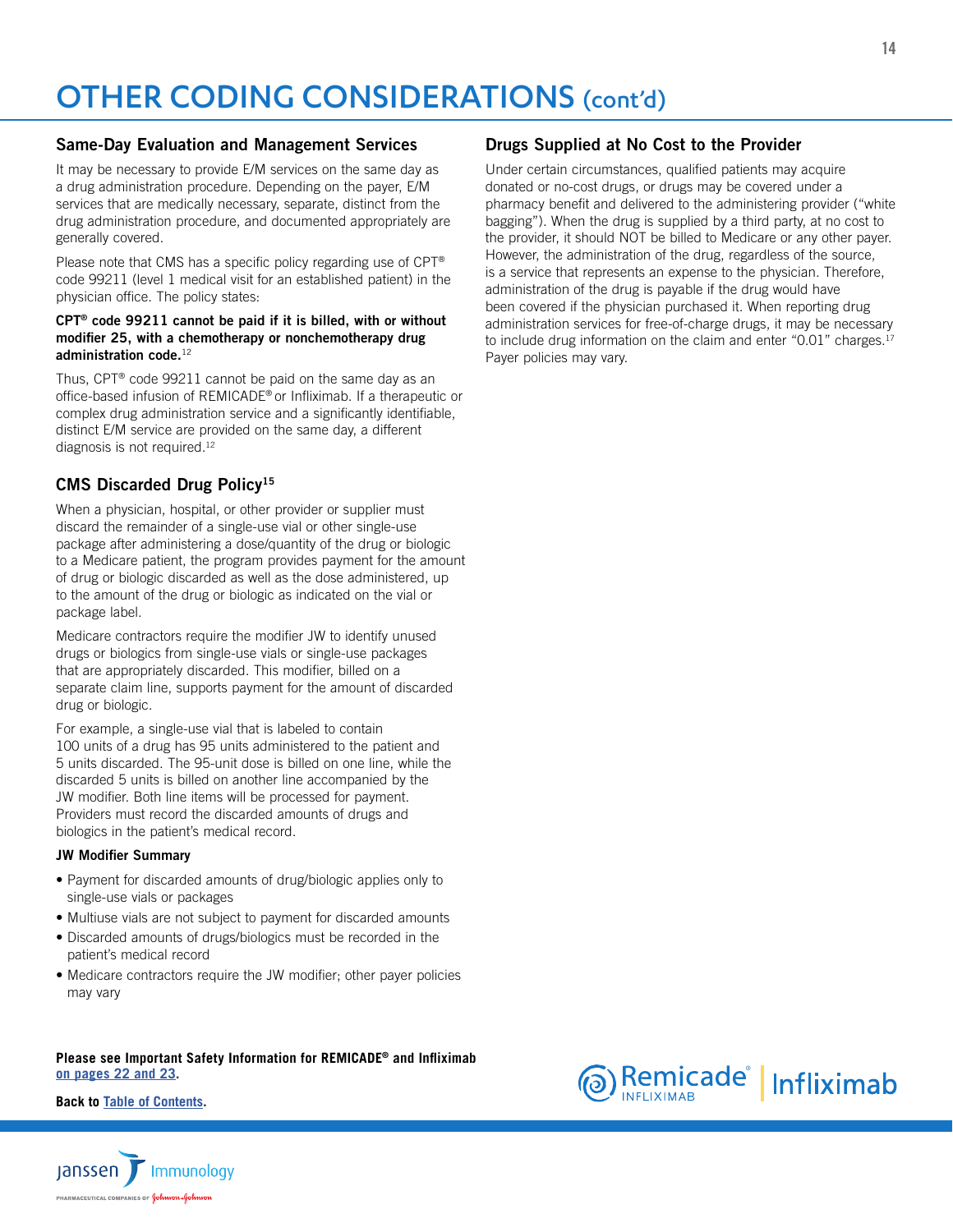## <span id="page-14-0"></span>SAMPLE CLAIMS FORMS

## Physician Office Claims (CMS-1500)

The Form CMS-1500 is the basic form prescribed by CMS for the Medicare and Medicaid programs for claims from suppliers and non-institutional providers who qualify for a waiver from the Administrative Simplification Compliance Act (ASCA) requirement for electronic submission of claims. It has also been adopted by the TRICARE Program. For detailed guidance on completing the CMS-1500 items, please see the Medicare Claims Processing Manual, Pub. 100-04, Chapter 26, available at:

<https://www.cms.gov/Regulations-and-Guidance/Guidance/Manuals/Downloads/clm104c26.pdf>

The 837P (Professional) is the standard format used by HCPs and suppliers to transmit healthcare claims electronically. The American National Standards Institute (ANSI) Accredited Standards Committee (ASC) X12N 837P (Professional) Version 5010A1 is the current electronic claim version. Data elements in the CMS uniform electronic billing specifications are consistent with the hard copy data set to the extent that one processing system can handle both. Medicare Administrative Contractors may include a crosswalk between the ASC X12N 837P and the CMS-1500 on their websites.

## Hospital Outpatient Claims (CMS-1450)

The Form CMS-1450, also known as the UB-04, is a uniform institutional provider bill suitable for use in billing multiple third-party payers. It is the basic form prescribed by CMS for the Medicare and Medicaid programs for claims from hospitals, including hospital outpatient departments (HOPDs). Because it serves many payers, a particular payer may not need some data elements. For detailed guidance on completing the CMS-1450 items, please see the Medicare Claims Processing Manual, Pub. 100-04, Chapter 25, available at:

<https://www.cms.gov/Regulations-and-Guidance/Guidance/Manuals/Downloads/clm104c25.pdf>

The 837I (Institutional) is the standard format used by institutional providers to transmit healthcare claims electronically. The ANSI ASC X12N 837I (Institutional) Version 5010A2 is the current electronic claim version. Data elements in the uniform electronic billing specifications are consistent with the hard copy data set to the extent that one processing system can handle both. Medicare Administrative Contractors may include a crosswalk between the ASC X12N 837I and the CMS-1450 on their websites.

For more information on electronic claims, please see the CMS website at:

<https://www.cms.gov/medicare/billing/electronicbillingeditrans/healthcareclaims.html>

**[Please see Important Safety Information for REMICADE® and Infliximab](#page-21-0) [on pages 22 and 2](#page-21-0)3.**



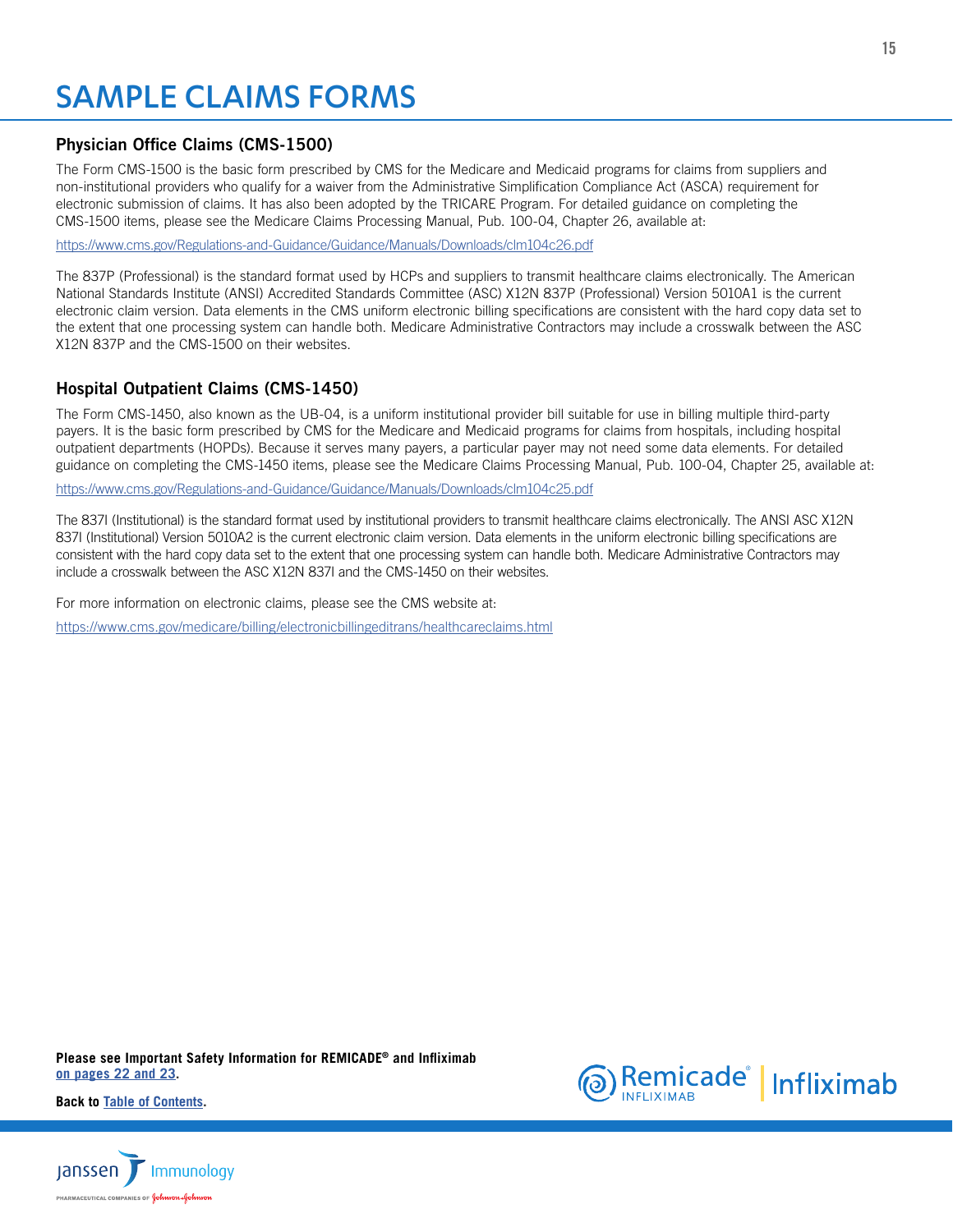<span id="page-15-0"></span>2021 Physician Office Sample Claim Form: CMS-1500

| PICA                                                                                                                                                                            |                                                                                                         | ROVED BY NATIONAL UNIFORM CLAIM COMMITTEE (NUCC) 02/12                                                                                                                                                                               |                                                                                                                                        |                                 |
|---------------------------------------------------------------------------------------------------------------------------------------------------------------------------------|---------------------------------------------------------------------------------------------------------|--------------------------------------------------------------------------------------------------------------------------------------------------------------------------------------------------------------------------------------|----------------------------------------------------------------------------------------------------------------------------------------|---------------------------------|
| MEDICARE<br>MEDICAID<br>1.                                                                                                                                                      | TRICARE<br>CHAMPVA                                                                                      |                                                                                                                                                                                                                                      | 1a. INSURED'S I.D. NUMBER<br>OTHER                                                                                                     | PICA<br>(For Program in Item 1) |
| $X$ (Medicare#)<br>(Medicaid#)                                                                                                                                                  | (1D# / DoD#)<br>(Member ID#)                                                                            | GROUP<br>HEALTH PLAN<br>  (ID#)<br>FECA<br>BLK LUNG<br>(ID#)                                                                                                                                                                         | (1D#)<br>000-00-1234                                                                                                                   |                                 |
| 2. PATIENT'S NAME (Last Name, First Name, Middle Initial)<br>Doe, John B.                                                                                                       |                                                                                                         | 3. PATIENT'S BIRTH DATE<br>SEX<br>07 01 50<br>м Х                                                                                                                                                                                    | 4. INSURED'S NAME (Last Name, First Name, Middle Initial)<br>Doe, John B.                                                              |                                 |
| 5. PATIENT'S ADDRESS (No., Street)                                                                                                                                              |                                                                                                         | 6. PATIENT RELATIONSHIP TO INSURED                                                                                                                                                                                                   | 7. INSURED'S ADDRESS (No., Street)                                                                                                     |                                 |
| 3914 Spruce Street<br>CITY                                                                                                                                                      | <b>STATE</b>                                                                                            | Self X Spouse<br>Child<br>Other<br>8. RESERVED FOR NUCC USE                                                                                                                                                                          | 3914 Spruce Street<br>CITY                                                                                                             | <b>STATE</b>                    |
| Anytown                                                                                                                                                                         | AS                                                                                                      |                                                                                                                                                                                                                                      | Anytown                                                                                                                                | AS                              |
| ZIP CODE<br>01010                                                                                                                                                               | TELEPHONE (Include Area Code)                                                                           |                                                                                                                                                                                                                                      | ZIP CODE<br>TELEPHONE (Include Area Code)<br>01010                                                                                     |                                 |
|                                                                                                                                                                                 | (203) 555-1234<br>9. OTHER INSURED'S NAME (Last Name, First Name, Middle Initial)                       | 10. IS PATIENT'S CONDITION RELATED TO:                                                                                                                                                                                               | (203) 555-1234<br>11. INSURED'S POLICY GROUP OR FECA NUMBER                                                                            |                                 |
| a. OTHER INSURED'S POLICY OR GROUP NUMBER                                                                                                                                       |                                                                                                         | a. EMPLOYMENT? (Current or Previous)                                                                                                                                                                                                 |                                                                                                                                        | SEX                             |
|                                                                                                                                                                                 |                                                                                                         | <b>YES</b><br><b>NO</b>                                                                                                                                                                                                              | a. INSURED'S DATE OF BIRTH                                                                                                             | FL.                             |
| <b>b. RESERVED FOR NUCC USE</b>                                                                                                                                                 |                                                                                                         | b. AUTO ACCIDENT?<br><b>NO</b><br>YES                                                                                                                                                                                                | b. OTHER CLAIM ID (Designated by NUCC)<br>PLACE (State)                                                                                |                                 |
| c. RESERVED FOR NUCC USE                                                                                                                                                        |                                                                                                         | c. OTHER ACCIDENT                                                                                                                                                                                                                    | c. INSURANCE PLAN NAME OR PROGRAM NAME                                                                                                 |                                 |
| d. INSURANCE PLAN NAME OR PROGRAM NAME                                                                                                                                          |                                                                                                         | <b>NO</b><br>YES                                                                                                                                                                                                                     |                                                                                                                                        |                                 |
| Medicare                                                                                                                                                                        |                                                                                                         | 10d, CLAIM CODES (Designated by NUCC)                                                                                                                                                                                                | d. IS THERE ANOTHER HEALTH BENEFIT PLAN?<br><b>YES</b><br> NO<br>If yes, complete items 9, 9a, and 9d.                                 |                                 |
|                                                                                                                                                                                 |                                                                                                         | 12. PATIENT'S OR AUTHOR ACK OF FORM BEFORE COMPLETING & SIGNING THIS FORM.<br>12. PATIENT'S OR AUTHOPIZED PERSON'S SIGNATIVEE I authorize the riseases of any medical or other information necessary<br>to process this claim. I als | 13. INSURED'S OR AUTHORIZED PERSON'S SIGNATURE I authorize<br>payment of medical benefits to the undersigned physician or supplier for |                                 |
|                                                                                                                                                                                 |                                                                                                         |                                                                                                                                                                                                                                      | services described below.                                                                                                              |                                 |
| SIGNED                                                                                                                                                                          |                                                                                                         | DATE                                                                                                                                                                                                                                 | SIGNED                                                                                                                                 |                                 |
|                                                                                                                                                                                 | 14. DATE OF CURRENT ILLNESS, INJURY, or PREGNANCY (LMP)<br>MM   DD   YY<br>QUAL                         | 15. OTHER DATE<br>YY<br>MM<br>DD<br>QUAL                                                                                                                                                                                             | 16. DATES PATIENT UNABLE TO WORK IN CURRENT OCCUPATION<br><b>FROM</b><br><b>TO</b>                                                     |                                 |
| 17. NAME OF REFERRING PROVIDER OR OTHER SOURCE                                                                                                                                  |                                                                                                         | 17a.                                                                                                                                                                                                                                 | 18. HOSPITALIZATION DATES RELATED TO CURRENT SERVICES MM                                                                               |                                 |
| Dr. Jones<br>19. ADDITIONAL CLAIM INFORMATION (Designated by NUCC)                                                                                                              |                                                                                                         | 123 456 7890<br>17b. NPI                                                                                                                                                                                                             | <b>FROM</b><br><b>TO</b><br>20. OUTSIDE LAB?<br>\$ CHARGES                                                                             |                                 |
|                                                                                                                                                                                 |                                                                                                         |                                                                                                                                                                                                                                      | <b>YES</b><br><b>NO</b>                                                                                                                |                                 |
| A. LK50.10                                                                                                                                                                      | 21. DIAGNOSIS OR NATURE OF ILLNESS OR INJURY Relate A-L to service line below (24E)<br><b>B.</b><br>c.l | ICD Ind.                                                                                                                                                                                                                             | 22. RESUBMISSION<br>ORIGINAL REF. NO.                                                                                                  |                                 |
|                                                                                                                                                                                 |                                                                                                         | D.<br>н. І                                                                                                                                                                                                                           | 23. PRIOR AUTHORIZATION NUMBER                                                                                                         |                                 |
| E.I                                                                                                                                                                             | G.                                                                                                      |                                                                                                                                                                                                                                      |                                                                                                                                        |                                 |
|                                                                                                                                                                                 | $\overline{\mathbf{B}}$<br><b>D. PROCED</b><br>$\overline{c}$                                           | <b>IRES</b><br><b>ERVICES ORISUE</b><br><b>PLIES</b>                                                                                                                                                                                 | F.<br>Ш.                                                                                                                               |                                 |
| DATE(S) OF SERVICE<br>From<br>DD<br>YY<br>MM<br>MM                                                                                                                              | PLACE OF<br>To<br>(Explain<br><b>DD</b><br>CPT/HCPC<br>YY<br>SERVICE<br><b>EMG</b>                      | Jnus<br>  Circumstances<br><b>MODIFIER</b>                                                                                                                                                                                           | р<br>PSD<br>Plan<br>Plan<br>DAYS<br>OR<br>UNITS<br><b>DIAGNOSI</b><br>ID.<br>POINTER<br>\$ CHARGES<br>QUAI                             | RENDERING<br>PROVIDER ID. #     |
| 1                                                                                                                                                                               |                                                                                                         |                                                                                                                                                                                                                                      | 1<br><b>NPI</b>                                                                                                                        |                                 |
| 01 01 20<br>$01$ 01                                                                                                                                                             | 20<br>11<br>96413                                                                                       |                                                                                                                                                                                                                                      | Α                                                                                                                                      | 123 456 7890                    |
| 2<br>01   01   20   01   01                                                                                                                                                     | 11<br>96415<br>20                                                                                       |                                                                                                                                                                                                                                      | 1<br>Α<br><b>NPI</b>                                                                                                                   | 123 456 7890                    |
| $01 \mid 01 \mid 20 \mid 01 \mid 01 \mid 20$                                                                                                                                    | J1745<br>11                                                                                             | 5<br>4                                                                                                                                                                                                                               | 6<br>37<br>A<br><b>NPI</b>                                                                                                             | 123 456 7890                    |
| 4                                                                                                                                                                               |                                                                                                         |                                                                                                                                                                                                                                      | <b>NPI</b>                                                                                                                             |                                 |
| $01 \mid 01 \mid 20 \mid 01 \mid 01 \mid 20$                                                                                                                                    | 11<br>J1745                                                                                             | <b>JW</b>                                                                                                                                                                                                                            | 3<br>Α                                                                                                                                 | 123 456 7890                    |
| 5                                                                                                                                                                               |                                                                                                         |                                                                                                                                                                                                                                      | <b>NPI</b>                                                                                                                             |                                 |
| 6                                                                                                                                                                               |                                                                                                         |                                                                                                                                                                                                                                      | <b>NPI</b>                                                                                                                             |                                 |
| 25. FEDERAL TAX I.D. NUMBER                                                                                                                                                     | SSN EIN                                                                                                 | 26. PATIENT'S ACCOUNT NO.<br>27. ACCEPT ASSIGNMENT?                                                                                                                                                                                  | 28. TOTAL CHARGE<br>29. AMOUNT PAID<br>\$<br>\$                                                                                        | 30. Rsvd for NUCC Use           |
|                                                                                                                                                                                 |                                                                                                         | YES<br>NO<br>32. SERVICE FACILITY LOCATION INFORMATION                                                                                                                                                                               | 33. BILLING PROVIDER INFO & PH # (203) 987-6543                                                                                        |                                 |
| 31. SIGNATURE OF PHYSICIAN OR SUPPLIER<br>INCLUDING DEGREES OR CREDENTIALS<br>(I certify that the statements on the reverse<br>apply to this bill and are made a part thereof.) |                                                                                                         |                                                                                                                                                                                                                                      | Dr. Jones<br>4231 Center Road                                                                                                          |                                 |

**[Please see Important Safety Information for REMICADE® and Infliximab](#page-21-0) [on pages 22 and 2](#page-21-0)3.**



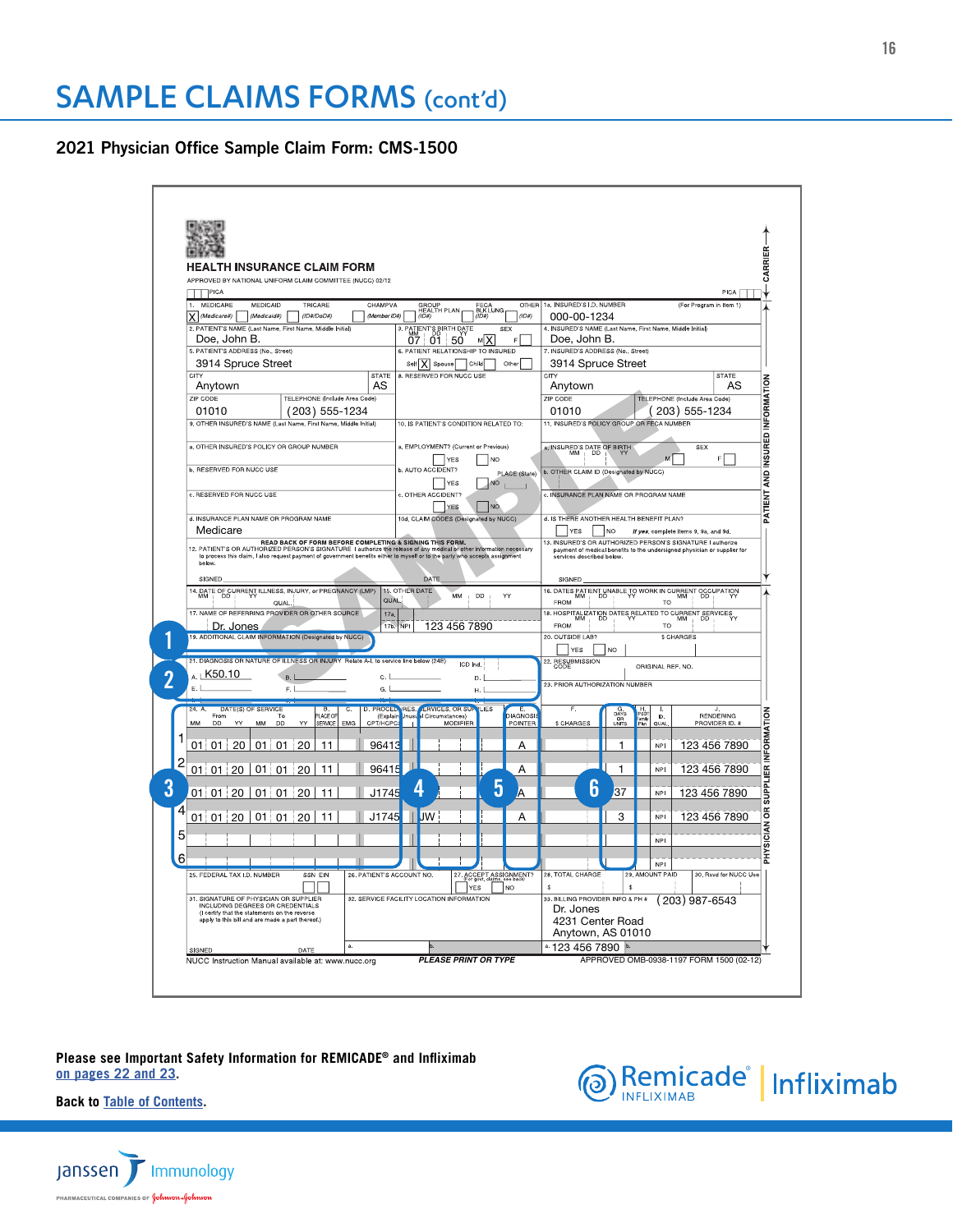### 2021 Physician Office Sample Claim Form: CMS-1500

Item 19—Some payers may require additional information (eg, a statement that the patient is on concomitant methotrexate) or additional codes such as the NDC. Payer requirements may vary.\*

Item 21—Indicate diagnosis/diagnoses using appropriate ICD-10-CM codes. Use diagnosis codes to the highest level of specificity for the date of service and enter the diagnoses in priority order.

Item 24D—Indicate appropriate CPT® and HCPCS codes and modifiers if required.

## REMICADE<sup>®</sup> or Infliximab

1

2

3

4

5

6

J1745 - Injection, infliximab, excludes biosimilar, 10 mg

If line item NDC information is required, it will be entered in the shaded portion of Item 24A.<sup>13</sup> For example:

|                | 24. A.<br>MM | From<br><b>DD</b> | YY   | DATE(S) OF SERVICE<br>MM | To<br><b>DD</b> | YY | в.<br><b>PLACE OF</b><br><b>SERVICE</b> | C.<br><b>EMG</b> | D. PROCEDURES, SERVICES, OR SUPPLIES<br>(Explain Unusual Circumstances)<br>CPT/HCPCS |  | <b>MODIFIER</b> | Ε.<br><b>DIAGNOSIS</b><br>POINTER | Е.<br><b>S CHARGES</b> | G.<br>DAYS<br>OR<br><b>UNITS</b> | H<br>EPSDT<br>Famiy<br>Plan | ID.<br>QUAL. | TON<br>J.<br><b>RENDERING</b><br>PROVIDER ID. # |
|----------------|--------------|-------------------|------|--------------------------|-----------------|----|-----------------------------------------|------------------|--------------------------------------------------------------------------------------|--|-----------------|-----------------------------------|------------------------|----------------------------------|-----------------------------|--------------|-------------------------------------------------|
|                |              | N457894003001 UN4 |      |                          |                 |    |                                         |                  |                                                                                      |  |                 |                                   |                        |                                  |                             |              |                                                 |
|                | 01           | 01                | i 20 | 01                       | 01              | 20 |                                         |                  | $ $ J1745                                                                            |  |                 | А                                 |                        | 40                               |                             | <b>NPI</b>   | ∏<br>प<br>123 456 7890                          |
| $\overline{2}$ |              |                   |      |                          |                 |    |                                         |                  |                                                                                      |  |                 |                                   |                        |                                  |                             |              |                                                 |
|                |              |                   |      |                          |                 |    |                                         |                  |                                                                                      |  |                 |                                   |                        |                                  |                             | <b>NPI</b>   | E                                               |
| 31             |              |                   |      |                          |                 |    |                                         |                  |                                                                                      |  |                 |                                   |                        |                                  |                             |              |                                                 |
|                |              |                   |      |                          |                 |    |                                         |                  |                                                                                      |  |                 |                                   |                        |                                  |                             | <b>NPI</b>   | $\frac{1}{5}$                                   |
| 4 <sup>r</sup> |              |                   |      |                          |                 |    |                                         |                  |                                                                                      |  |                 |                                   |                        |                                  |                             |              | œ                                               |
|                |              |                   |      |                          |                 |    |                                         |                  |                                                                                      |  |                 |                                   |                        |                                  |                             | <b>NPI</b>   | ō                                               |

Payer requirements for NDC entries may vary.\*

#### Infusion Services\*

**96413** - Chemotherapy administration, intravenous infusion technique; up to 1 hour **96415** - Each additional hour

When it is necessary to discard the remainder of a single-use vial after administering a dose of drug/biologic to a Medicare patient, the program provides payment for the amount discarded as well as the dose administered. Medicare requires the modifier JW be appended to the discarded amount, billed on a separate line from the administered dose. Other payer policies may vary.\*

Item 24E—Refer to the diagnosis for this service (see Item 21). Enter only one diagnosis pointer.

**Item 24G**—Enter the number of HCPCS units: 10 mg = 1 unit (100-mg vial = 10 units).

\*For information and assistance, please contact Janssen CarePath at **877-CarePath (877-227-3728)** or visit [JanssenCarePath.com/hcp/remicade](https://www.JanssenCarePath.com/hcp/remicade).

**[Please see Important Safety Information for REMICADE® and Infliximab](#page-21-0) [on pages 22 and 2](#page-21-0)3.**



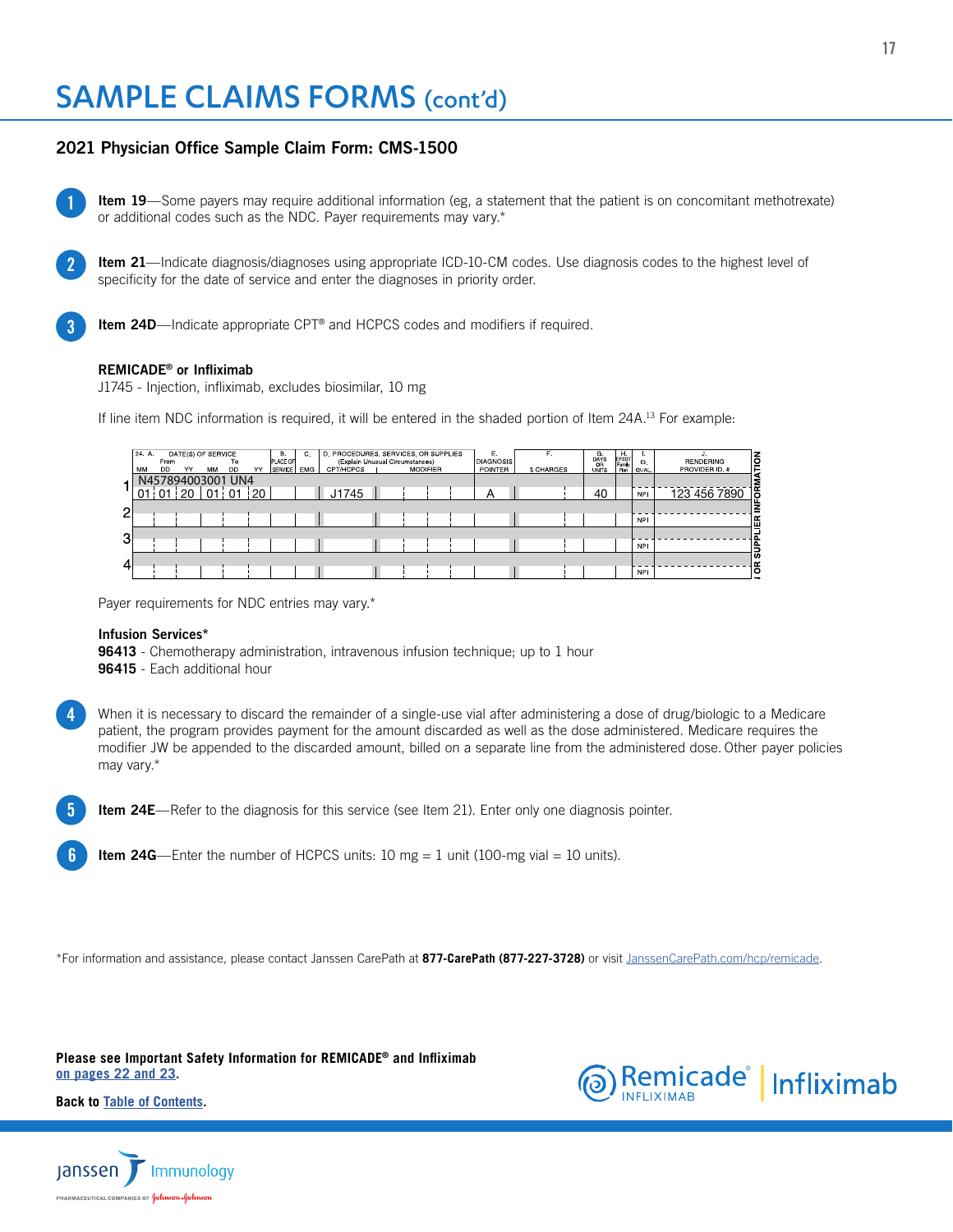## <span id="page-17-0"></span>2021 HOPD Sample Claim Form: CMS-1450 (UB-04)



**[Please see Important Safety Information for REMICADE® and Infliximab](#page-21-0) [on pages 22 and 2](#page-21-0)3.**



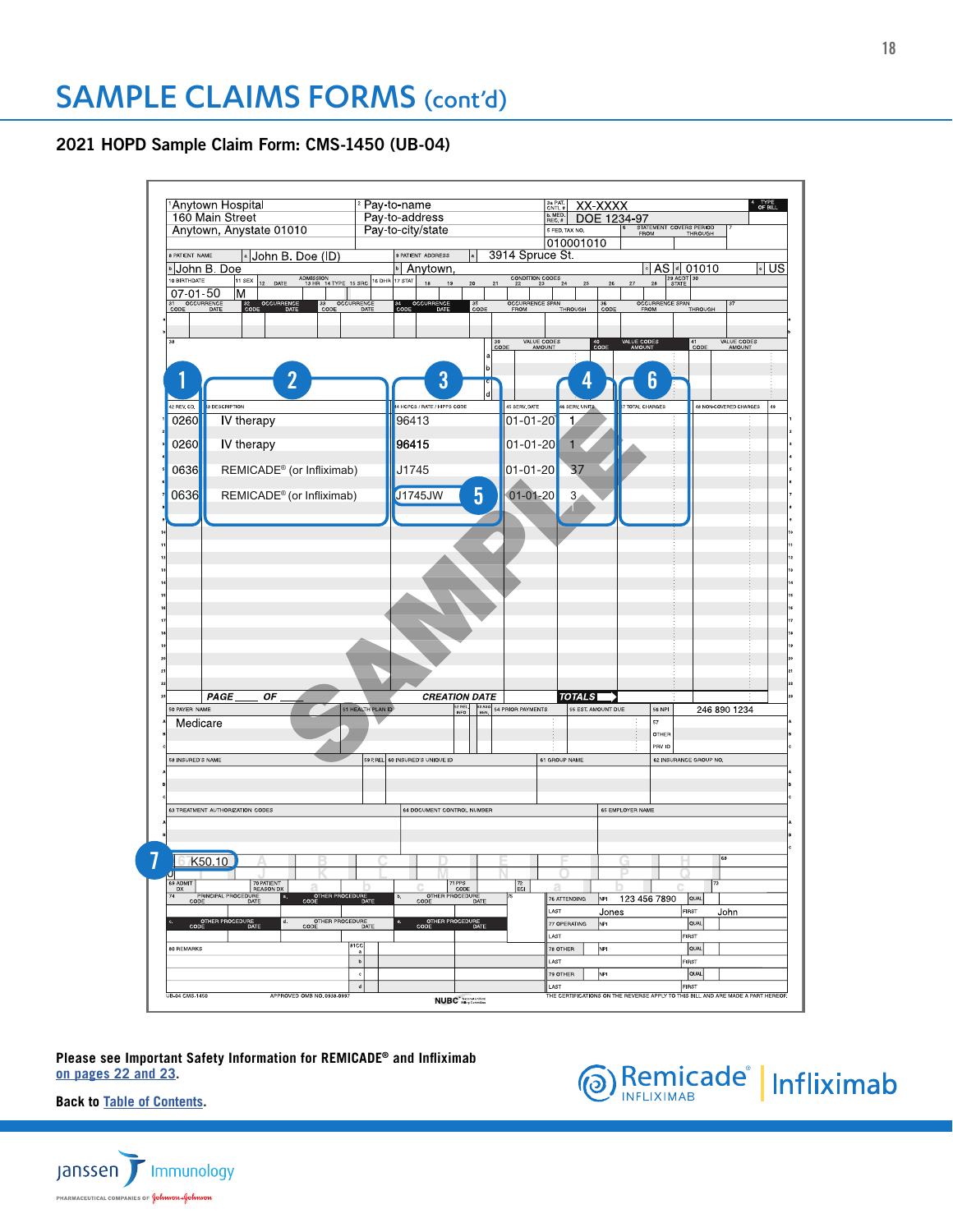## 2021 HOPD Sample Claim Form: CMS-1450 (UB-04)



2

Locator Box 42-List revenue codes in ascending order.

Locator Box 43—Enter narrative description for corresponding revenue code (eg, IV therapy, drug). If line item NDC information is required, it will be entered in the unshaded portions of Locator Box 43.18 Payer requirements for NDC entries may vary.\*

3

4

Locator Box 44—Indicate appropriate CPT® and HCPCS codes and modifiers as required by payer.

#### REMICADE® or Infliximab

**J1745** - Injection, infliximab, excludes biosimilar, 10 mg

Infusion Services\*

**96413** - Chemotherapy administration, intravenous infusion technique; up to 1 hour **96415** - Each additional hour

#### **Modifiers**

\*PO or PN modifiers must be reported by all off-campus HOPDs. The PO modifier is to be reported with every HCPCS code for all items and services furnished in an *excepted*, off-campus PBD of a hospital. The PN modifier is to be reported on each claim line for all items and services furnished in a *non-excepted*, off-campus PBD of a hospital.16

\*JG and TB modifiers must be reported for all 340B-acquired drugs. Providers who are not excepted from the 340B payment policy will report modifier JG. Providers who are excepted from the 340B payment policy will report informational modifier TB.16

**Locator Box 46**—Enter the number of HCPCS units:  $10 \text{ mg} = 1$  unit ( $100 \text{-mg}$  vial =  $10 \text{ units}$ ).

When it is necessary to discard the remainder of a single-use vial after administering a dose of drug/biologic to a Medicare patient, the program provides payment for the amount discarded as well as the dose administered. Medicare requires the modifier JW be appended to the discarded amount, billed on a separate line from the administered dose.15 Other payer policies may vary.\* 5

- Locator Box 47-Indicate total charges. 6
- Locator Box 67—Indicate diagnosis using appropriate ICD-10-CM codes. Use diagnosis codes to the highest level of specificity for the date of service and enter the diagnoses in priority order. 7

\*For information and assistance, please contact Janssen CarePath at **877-CarePath (877-227-3728)** or visit [JanssenCarePath.com/hcp/remicade](https://www.JanssenCarePath.com/hcp/remicade).

**[Please see Important Safety Information for REMICADE® and Infliximab](#page-21-0) [on pages 22 and 2](#page-21-0)3.**



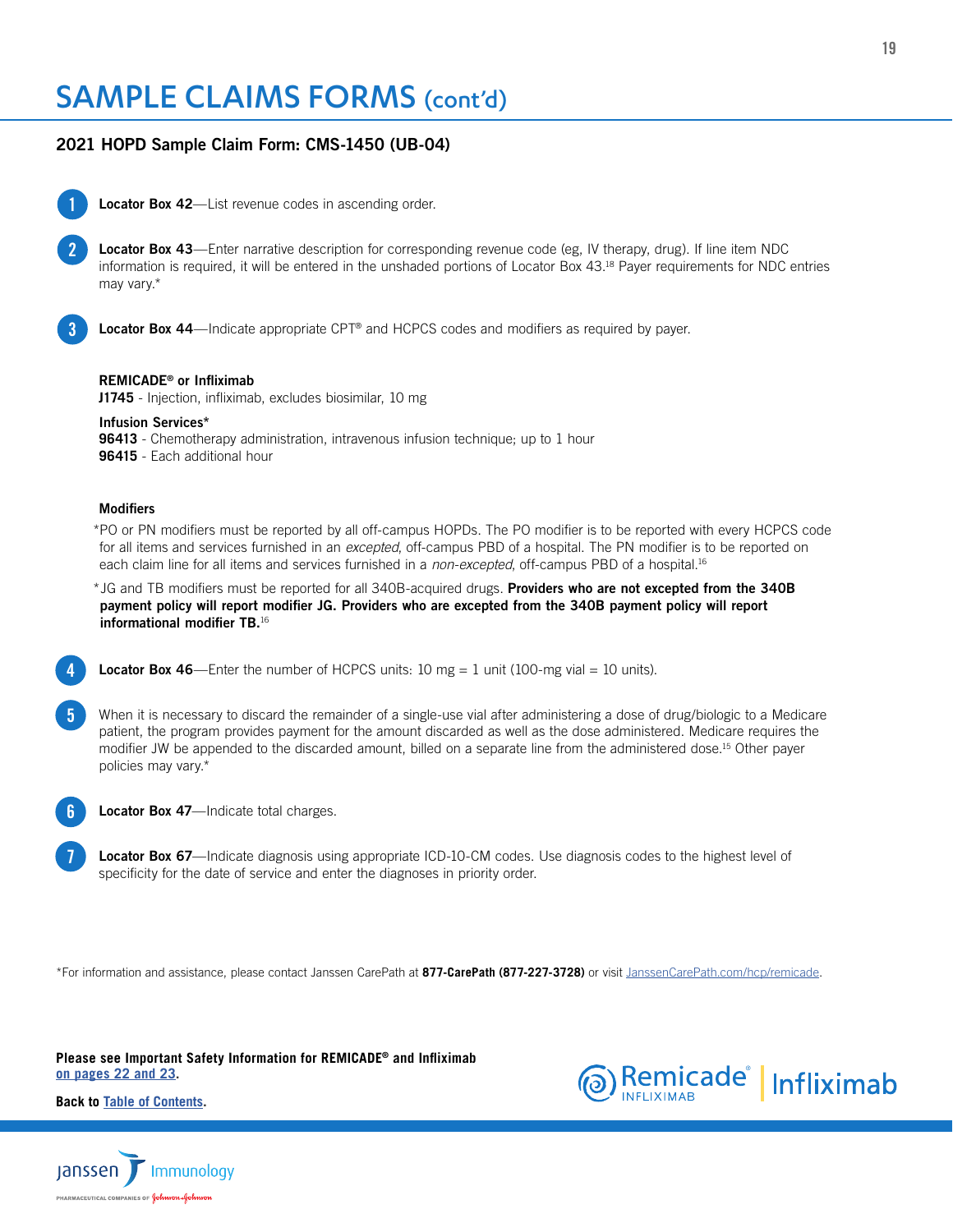# <span id="page-19-0"></span>COVERAGE CONSIDERATIONS

### Factors That Influence Coverage

Third-party payers (eg, commercial insurers, Medicare, Medicaid) will generally cover parenteral drugs for their approved U.S. Food and Drug Administration indications and the associated professional administration services. However, benefits may vary depending upon the payer and the specific plan ("insurance product") in which a patient is enrolled.

### Medical Necessity

When third-party payers review infusible drug claims, they will first determine if the type of service provided is covered under their policies. Next, payers will look for evidence supporting the medical necessity of the therapy. This evidence may include:

- Information about the patient's medical condition and history
- A physician's statement or Letter of Medical Necessity
- Supporting literature (eg, peer-reviewed studies and compendia monographs)
- Full Prescribing Information
- Availability of other treatment alternatives

Medical necessity refers to a decision by a health plan that a treatment, test, or procedure is necessary for health or to treat a diagnosed medical problem. Health insurance companies provide coverage only for health-related services that they define or determine to be medically necessary. Medicare National Coverage Determinations (NCDs) and Medicare Administrative Contractors (MACs) Local Coverage Determinations (LCDs) define medical necessity requirements for Medicare coverage. These documents contain guidance on covered diagnoses, required documentation, and limitations of coverage for specific services in accordance with medical necessity.

### Administrative Considerations

Other considerations may be involved in a payer's decision to cover a product or service:

• Does the payer's contract specifically indicate the sites of care that may bill for infusion services or infused drugs?

A small portion of payers have exclusive contracts with designated preferred providers for infusion services. This may include certain clinics or specialty pharmacies that deliver drugs to HCPs or other infusion centers.

#### • Does the payer cover the therapy only when provided through a specific treatment site?

Payers may have site-specific coverage rules that restrict provision of infused therapies. For example, currently Medicare does not cover infusions when they are billed by Medicare-certified ambulatory surgery centers. Payers also may restrict coverage for certain infused drugs in the home or hospital outpatient setting.

#### • Is the billing provider a "participating" member of, or "in-network" provider for, that particular plan?

Payers contract with providers to deliver services to the plan's members. Providers are thus "participating" or within that plan's network, requiring them to abide by the contract charge structure when providing care for that plan's members.

• Is the plan willing to grant in-network status when a service is otherwise out of network?

In some cases (eg, when there there are no available in-network . providers), health plans may grant in-network status for a provider and related services. In such cases, the provider accepts the in-network rate and the patient will be able to access in-network cost-sharing. It may be helpful to contact a payer to ask for a service to be converted to in-network status.

#### • If required by the plan, has the appropriate referral or prior authorization (PA) been obtained?

Many plans require that nonemergency services be preapproved or that a primary care physician make the referral for specialty care. Failing to obtain appropriate referrals or preauthorization can result in nonpayment by the plan.

**[Please see Important Safety Information for REMICADE® and Infliximab](#page-21-0) [on pages 22 and 2](#page-21-0)3.**



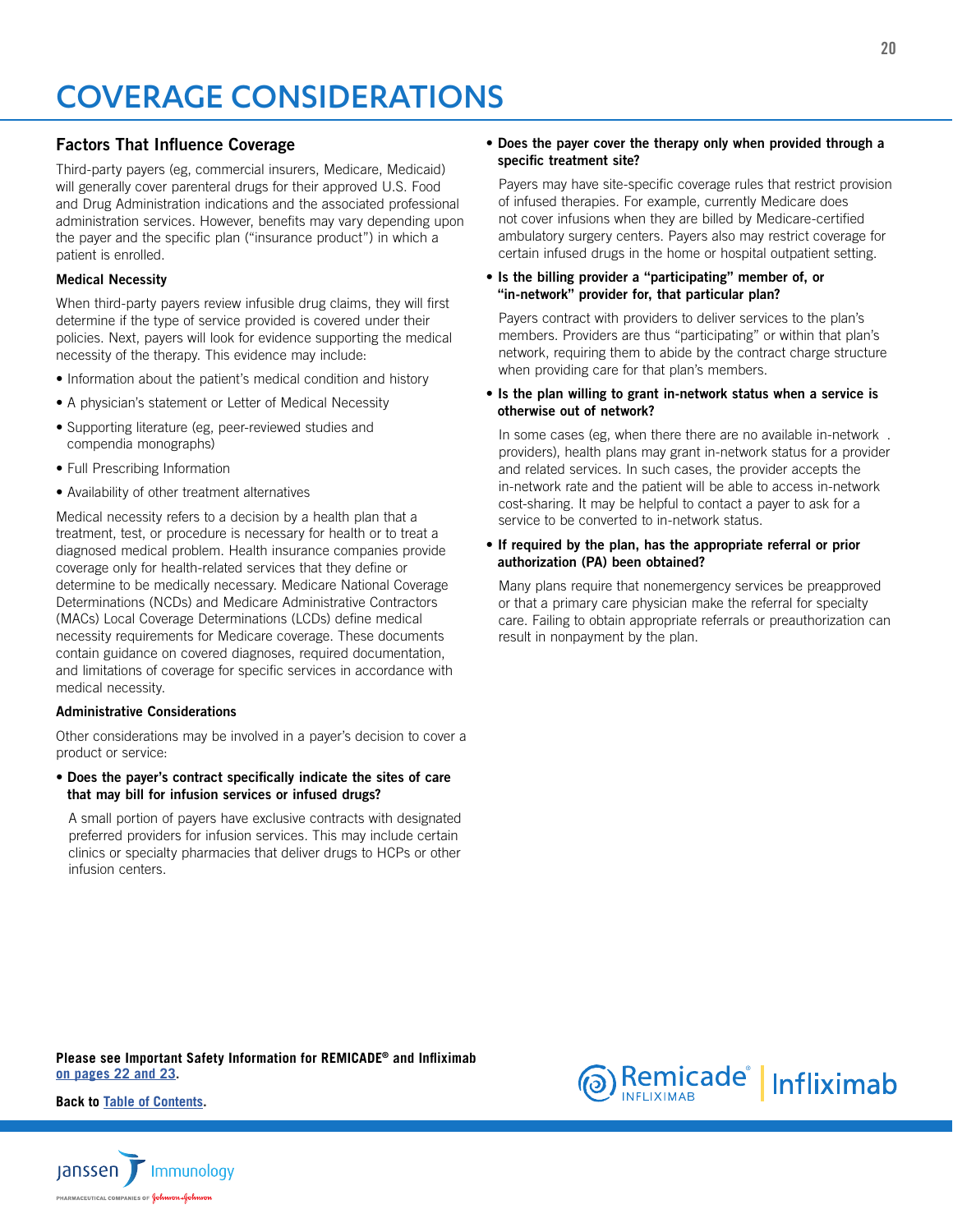<span id="page-20-0"></span>

## Access support **to help navigate payer processes**

Janssen CarePath helps verify insurance coverage for your patients taking REMICADE® or Infliximab and provides reimbursement information.

Our digital resources available at **[JanssenCarePathPortal.com](www.JanssenCarePathPortal.com)** include:

- eBenefits investigations
- ePrior authorization support and status monitoring
- Payer-specific Prior Authorization (PA) forms delivered in Portal
- eCreation of medical necessity and exceptions letters

#### **[Learn more](https://www.janssencarepath.com/hcp/remicade/insurance-coverage)**

- eRequest for exceptions and appeals information
- Online coding and billing information
- Online Secure Messaging to ask a question, request a status update, or send missing information related to an existing case
- Triage to specialty pharmacy providers, if needed

## Affordability support **to help your patients start and stay on the Janssen treatment you prescribe**

Janssen CarePath can help you find out what affordability assistance may be available for your patients taking REMICADE® or Infliximab:

Support for patients using commercial or private insurance:

- **Janssen CarePath Savings Program** allows eligible patients to save on their out-of-pocket medication costs.
- Eligible patients **pay \$5 for each infusion,** with a \$20,000 maximum program benefit per calendar year.
- Not valid for patients using Medicare, Medicaid, or other government-funded programs to pay for their medications. Terms expire at the end of each calendar year and may change. There is no income requirement. For medication costs only; program does not cover cost to give patients their infusion. See full eligibility requirements at **[JanssenCarePath.com](http://JanssenCarePath.com)**.

Online enrollment and tracking of patient Savings Program benefits by you, the pharmacy, or the patient.

#### **Providers**

• Comprehensive Provider Portal at **[JanssenCarePathPortal.com](www.JanssenCarePathPortal.com)** allows you to enroll eligible patients in Savings Programs, view patients' available benefit and transactions as requested by the patient, and receive timely alerts and program updates.

#### **Patients**

• Patients can manage Savings Program benefits and more on their JanssenCarePath Account at **[MyJanssenCarePath.com](https://www.janssencarepathportal.com/s/login/)**.

Support for patients using governmentfunded healthcare programs or patients without insurance coverage:

- Janssen CarePath can help identify independent foundations that may be able to assist your patients\*
- Call a Janssen CarePath Care Coordinator at **877-CarePath (877-227-3728)** or direct patients to visit **[JanssenCarePath.com.](http://JanssenCarePath.com)**

#### **[Learn more](https://www.janssencarepath.com/hcp/remicade/affordability)**



## Treatment support **to help your patients get informed and stay on prescribed treatment**

Janssen CarePath provides additional support to your patients taking REMICADE® or Infliximab, including:

- Care coordination with treatment provider or pharmacy
- Treatment demonstration videos
- Nurse Support to answer patients' questions†

## • Personalized treatment reminders

- Patient education and tools
- Infusion site locator at **[2infuse.com](https://www.2infuse.com)**

#### **[Learn more](https://www.janssencarepath.com/hcp/remicade/support)**

\* Independent co-pay assistance foundations have their own rules for eligibility. We have no control over these independent foundations and can only refer your patients to a foundation that supports their disease state. We do not endorse any particular foundation.

† Nurse support is limited to education for patients about their Janssen therapy, its administration, and/or their disease. It is intended to supplement a patient's understanding of their therapy, and is not intended to provide medical advice, replace a treatment plan from the patient's doctor or nurse, provide case management services, or serve as a reason to prescribe.

#### **[Please see Important Safety Information for REMICADE® and Infliximab](#page-21-0) [on pages 22 and 2](#page-21-0)3.**



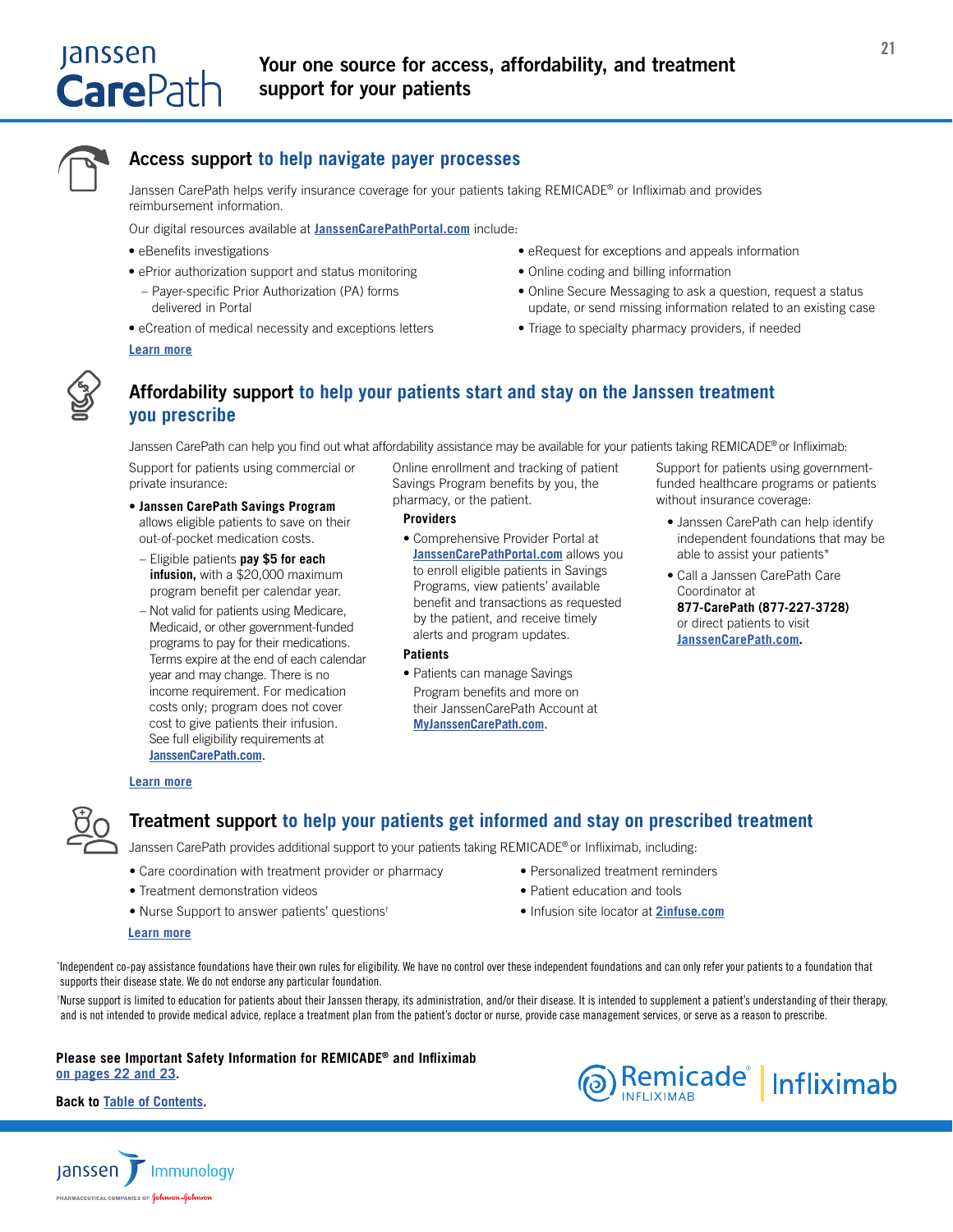## <span id="page-21-0"></span>SERIOUS INFECTIONS

Patients treated with either REMICADE® or Infliximab are at increased risk for developing serious infections that may lead to hospitalization or death. Most patients who developed these infections were taking concomitant immunosuppressants such as methotrexate or corticosteroids. Discontinue either REMICADE® or Infliximab if a patient develops a serious infection or sepsis.

Reported infections include:

- Active tuberculosis (TB), including reactivation of latent TB. Patients frequently presented with disseminated or extrapulmonary disease. Patients should be tested for latent TB before and during treatment with either REMICADE® or Infliximab.1,2 Treatment for latent infection should be initiated prior to treatment with either REMICADE® or Infliximab.
- Invasive fungal infections, including histoplasmosis, coccidioidomycosis, candidiasis, aspergillosis, blastomycosis, pneumocystosis, and cryptococcosis. Patients may present with disseminated, rather than localized, disease. Empiric anti-fungal therapy should be considered in patients at risk for invasive fungal infections who develop severe systemic illness.
- Bacterial, viral, and other infections due to opportunistic pathogens, including Legionella, Listeria, and Salmonella.

The risks and benefits of treatment with either REMICADE® or Infliximab should be carefully considered prior to initiating therapy in patients with chronic or recurrent infection. Closely monitor patients for the development of signs and symptoms of infection during and after treatment with either REMICADE® or Infliximab, including the possible development of TB in patients who tested negative for latent TB infection prior to initiating therapy, who are on treatment for latent TB, or who were previously treated for TB infection.

Risk of infection may be higher in patients greater than 65 years of age, pediatric patients, patients with co-morbid conditions and/or patients taking concomitant immunosuppressant therapy. In clinical trials, other serious infections observed in patients treated with either REMICADE® or Infliximab included pneumonia, cellulitis, abscess, and skin ulceration.

### MALIGNANCIES

Janssen T Immunology MACEUTICAL COMPANIES OF **Johnson-John!** 

Lymphoma and other malignancies, some fatal, have been reported in children and adolescent patients treated with TNF blockers, including either REMICADE® or Infliximab. Approximately half of these cases were lymphomas, including Hodgkin's and non-Hodgkin's lymphoma. The other cases represented a variety of malignancies, including rare malignancies that are usually associated with immunosuppression and malignancies that are not usually observed in children and adolescents. The malignancies occurred after a median of 30 months after the first dose of therapy. Most of the patients were receiving concomitant immunosuppressants.

Postmarketing cases of hepatosplenic T-cell lymphoma, a rare type of T-cell lymphoma, have been reported in patients treated with TNF blockers, including either REMICADE® or Infliximab. These cases have had a very aggressive disease course and have been fatal. The majority of reported REMICADE® and Infliximab

cases have occurred in patients with Crohn's disease or ulcerative colitis and most were in adolescent and young adult males. Almost all of these patients had received treatment with azathioprine or 6-mercaptopurine concomitantly with either REMICADE® or Infliximab at or prior to diagnosis. Carefully assess the risks and benefits of treatment with either REMICADE® or Infliximab, especially in these patient types.

In clinical trials of all TNF blockers, more cases of lymphoma were observed compared with controls and the expected rate in the general population. However, patients with Crohn's disease, rheumatoid arthritis, or plaque psoriasis may be at higher risk for developing lymphoma. In clinical trials of some TNF blockers, including either REMICADE® or Infliximab, more cases of other malignancies were observed compared with controls. The rate of these malignancies among patients treated with either REMICADE® or Infliximab was similar to that expected in the general population whereas the rate in control patients was lower than expected. Cases of acute and chronic leukemia have been reported with postmarketing TNF-blocker use. As the potential role of TNF blockers in the development of malignancies is not known, caution should be exercised when considering treatment of patients with a current or a past history of malignancy or other risk factors such as chronic obstructive pulmonary disease (COPD).

Melanoma and Merkel cell carcinoma have been reported in patients treated with TNF-blocker therapies, including either REMICADE® or Infliximab. Periodic skin examination is recommended for all patients, particularly those with risk factors for skin cancer.

A population-based retrospective cohort study found a 2- to 3-fold increase in the incidence of invasive cervical cancer in women with rheumatoid arthritis treated with either REMICADE® or Infliximab compared to biologics-naïve patients or the general population, particularly those over 60 years of age. A causal relationship between either REMICADE® or Infliximab and cervical cancer cannot be excluded. Periodic screening should continue in women treated with either REMICADE® or Infliximab.

### CONTRAINDICATIONS

The use of either REMICADE® or Infliximab at doses >5 mg/kg is contraindicated in patients with moderate or severe heart failure. REMICADE® and Infliximab are contraindicated in patients with a previous severe hypersensitivity reaction to infliximab or any of the inactive ingredients of REMICADE® and Infliximab or any murine proteins (severe hypersensitivity reactions have included anaphylaxis, hypotension, and serum sickness).

## HEPATITIS B REACTIVATION

TNF blockers, including REMICADE® and Infliximab, have been associated with reactivation of hepatitis B virus (HBV) in patients who are chronic carriers. Some cases were fatal. Patients should be tested for HBV infection before initiating either REMICADE® or Infliximab. For patients who test positive, consult a physician with expertise in the treatment of hepatitis B. Exercise caution when prescribing either REMICADE® or Infliximab for patients identified as carriers of HBV and monitor closely for active HBV infection

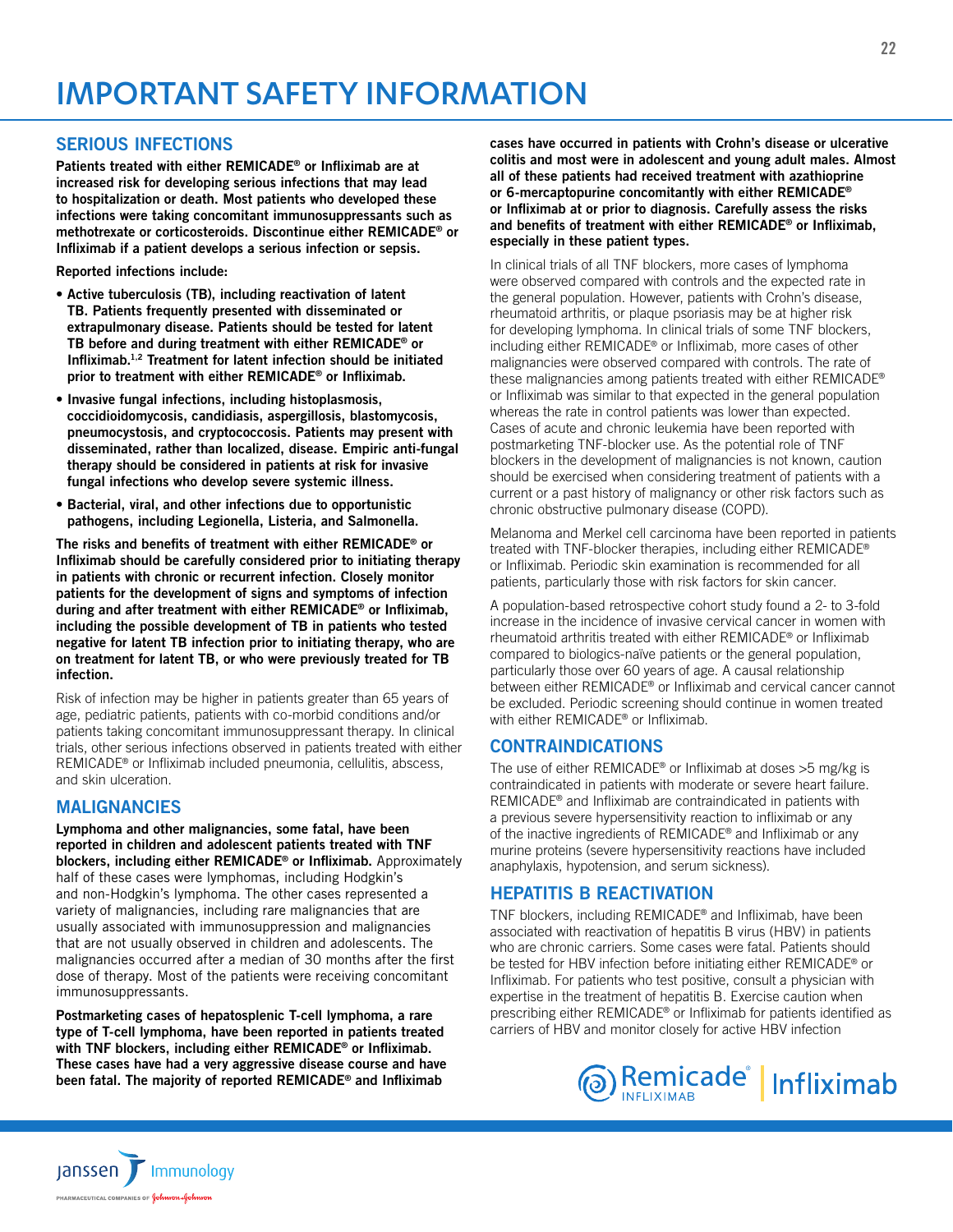# IMPORTANT SAFETY INFORMATION (cont'd)

## HEPATITIS B REACTIVATION (CONT'D)

during and following termination of therapy with either REMICADE® or Infliximab. Discontinue either REMICADE® or Infliximab in patients who develop HBV reactivation and initiate antiviral therapy with appropriate supportive treatment. Exercise caution when considering resumption of either REMICADE® or Infliximab and monitor patients closely.

## **HEPATOTOXICITY**

Severe hepatic reactions, including acute liver failure, jaundice, hepatitis, and cholestasis have been reported in patients receiving either REMICADE® or Infliximab postmarketing. Some cases were fatal or required liver transplant. Aminotransferase elevations were not noted prior to discovery of liver injury in many cases. Patients with symptoms or signs of liver dysfunction should be evaluated for evidence of liver injury. If jaundice and/or marked liver enzyme elevations (eg, ≥5 times the upper limit of normal) develop, either REMICADE® or Infliximab should be discontinued, and a thorough investigation of the abnormality should be undertaken.

## HEART FAILURE

In a randomized, placebo-controlled study in patients with moderate or severe heart failure (NYHA Functional Class III/IV), higher mortality rates and a higher risk of hospitalization were observed at Week 28 at a dose of 10 mg/kg and higher rates of cardiovascular events were observed at both 5 mg/kg and 10 mg/kg. There have been postmarketing reports of new onset and worsening heart failure, with and without identifiable precipitating factors. Patients with moderate or severe heart failure taking either REMICADE® or Infliximab (≤5 mg/kg) or patients with mild heart failure should be closely monitored and treatment should be discontinued if new or worsening symptoms appear.

## HEMATOLOGIC EVENTS

Cases of leukopenia, neutropenia, thrombocytopenia, and pancytopenia (some fatal) have been reported. The causal relationship to REMICADE® and Infliximab therapy remains unclear. Exercise caution in patients who have ongoing or a history of significant hematologic abnormalities. Advise patients to seek immediate medical attention if they develop signs and symptoms of blood dyscrasias or infection. Consider discontinuation of either REMICADE® or Infliximab in patients who develop significant hematologic abnormalities.

## HYPERSENSITIVITY

REMICADE® and Infliximab have been associated with hypersensitivity reactions that differ in their time of onset. Anaphylaxis, acute urticaria, dyspnea, and hypotension have occurred in association with infusions of either REMICADE® or Infliximab. Medications for the treatment of hypersensitivity reactions should be available.

## CARDIOVASCULAR AND CEREBROVASCULAR REACTIONS DURING AND AFTER INFUSION

Serious cerebrovascular accidents, myocardial ischemia/infarction (some fatal), hypotension, hypertension, and arrhythmias have been reported during and within 24 hours of initiation of either REMICADE® or Infliximab infusions. Cases of transient visual loss have been reported during or within 2 hours of either REMICADE® or Infliximab infusions. Monitor patients during infusion and if a serious reaction occurs, discontinue infusion. Manage reactions according to signs and symptoms.

## NEUROLOGIC EVENTS

TNF blockers, including REMICADE® and Infliximab, have been associated with CNS manifestation of systemic vasculitis, seizure, and new onset or exacerbation of CNS demyelinating disorders, including multiple sclerosis and optic neuritis, and peripheral demyelinating disorders, including Guillain-Barré syndrome. Exercise caution when considering either REMICADE® or Infliximab in patients with these disorders and consider discontinuation if these disorders develop.

## CONCURRENT ADMINISTRATION WITH OTHER BIOLOGICS

Concurrent use of either REMICADE® or Infliximab with anakinra, abatacept, tocilizumab, or other biologics used to treat the same conditions as REMICADE® and Infliximab is not recommended because of the possibility of an increased risk of infection. Care should be taken when switching from one biologic to another, since overlapping biological activity may further increase the risk of infection.

## AUTOIMMUNITY

Treatment with either REMICADE® or Infliximab may result in the formation of autoantibodies and in the development of a lupuslike syndrome. Discontinue treatment if symptoms of a lupus-like syndrome develop.

## VACCINATIONS AND USE OF LIVE VACCINES/ THERAPEUTIC INFECTIOUS AGENTS

Prior to initiating either REMICADE® or Infliximab, update vaccinations in accordance with current vaccination guidelines. Live vaccines or therapeutic infectious agents should not be given with either REMICADE<sup>®</sup> or Infliximab due to the possibility of clinical infections, including disseminated infections.

At least a 6-month waiting period following birth is recommended before the administration of any live vaccine to infants exposed *in utero* to either REMICADE® or Infliximab.

### ADVERSE REACTIONS

In clinical trials, the most common adverse reactions occurring in >10% of REMICADE®- and Infliximab-treated patients included infections (eg, upper respiratory, sinusitis, and pharyngitis), infusion-related reactions, headache, and abdominal pain.

For more information, please see the full [Prescribing Information](https://www.janssenlabels.com/package-insert/product-monograph/prescribing-information/REMICADE-pi.pdf), including Boxed Warning and [Medication Guide](https://www.janssenlabels.com/package-insert/product-patient-information/REMICADE-medication-guide.pdf) for REMICADE® and full [Prescribing Information,](https://janssenlabels.com/package-insert/product-monograph/prescribing-information/Infliximab-pi.pdf) including Boxed Warning and [Medication Guide](https://www.janssenlabels.com/package-insert/product-patient-information/Infliximab-medication-guide.pdf) for Infliximab. Provide the Medication Guides to your patients and encourage discussion.

References: 1. American Thoracic Society, Centers for Disease Control and Prevention. Targeted tuberculin testing and treatment of latent tuberculosis infection. *Am J Respir Crit Care Med*. 2000;161:S221-S247. 2. See latest Centers for Disease Control guidelines and recommendations for tuberculosis testing in immunocompromised patients.